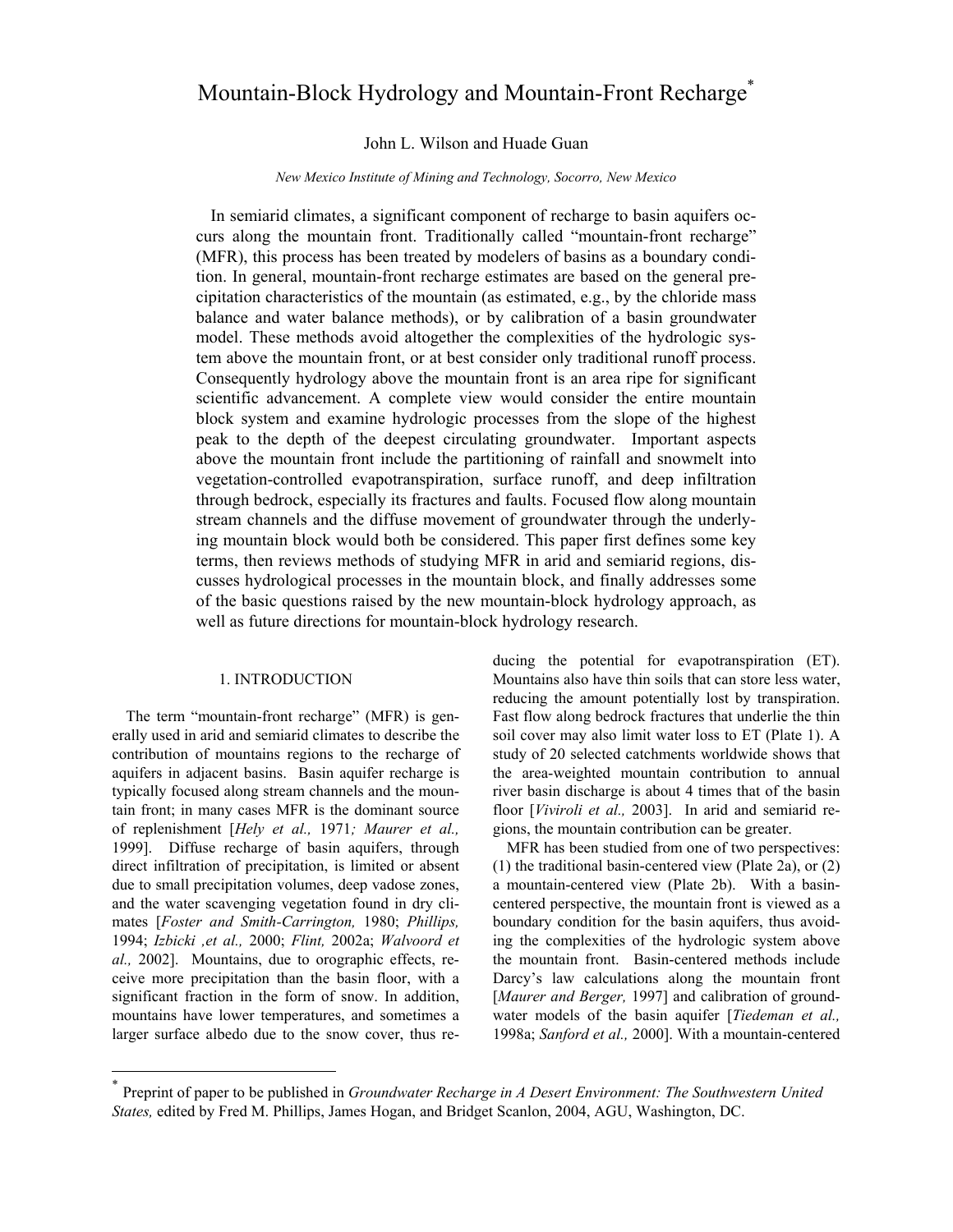perspective, precipitation amounts over the mountains are crudely related to MFR rates, and do not consider the subsurface hydrologic mechanics in the mountains. Examples of mountain-centered methods include: (1) comparing the geochemical or isotopic characteristics of mountain precipitation with the groundwater at the mountain front (e.g., the chloride mass balance method) [*Dettinger,* 1989; *Maurer and Berger,* 1997; *Anderholm,* 2000]; (2) using locally developed empirical relations between MFR and precipitation [*Maxey and Eakin,* 1949; *Anderson et al.,* 1992; *Maurer et al.,*  1999; *Anderholm,* 2000]; and (3) subtracting estimated ET from precipitation [*Feth,* 1966; *Huntley,* 1979]. The studies of MFR in either perspective so far neglect detailed hydrologic processes in mountains.

Hydrologic processes in mountains have been studied in detail at the hillslope scale, with a focus on streamflow responses to precipitation in humid regions (e.g., *McGlynn et al.,* 2002; *Peters et al.,* 1995; *Tani,*  1997). Few of these studies were conducted in arid and semiarid regions [*Wilcox et al.,* 1997; *Puigdefabregas et al.,* 1998]. Hillslope studies typically only examine hydrologic processes in the thin soil layer above the bedrock surface (Plate 1). Studies of semiarid mountain hydrologic processes below the bedrock surface have mostly been limited to Yucca Mountain, the proposed vadose zone nuclear waste repository in Nevada, with an emphasis on solute migration issues.



Plate 1. Vegetation, thin soil cover, and limestone bedrock on a hillslope of the eastern Sandia Mountains, New Mexico. The rock is dipping to the north (left). The vegetation is mainly Pinõn and Juniper.

Hydrologic science above the mountain front, incorporating a full view of the entire mountain block system and not just the thin soil cover and its vegetation, is an area ripe for significant scientific advancement. This more complete perspective examines hydrologic processes from the slopes of the highest peak to the depths of deepest circulating groundwater. It includes the focused flow of mountain stream channels, and the diffuse movement of groundwater through the surrounding and underlying mountain blocks. It considers recharge from rainfall, snowmelt, surface runoff, and through fractures and faults, as well as water returned to the atmosphere through vegetation-controlled evapotranspiration. When water is discharged from the mountain block to the adjacent basin, through focused and diffuse surface and subsurface components, it becomes MFR.



Plate 2. Two different remote sensing perspectives on MFR. (a) The valley-centered perspective is represented by this horizontal view of the Albuquerque Basin bounded by the Sandia Mountains Mountains (~25 km visible in this view). The view is east across the city of Albuquerque, with a 5 times vertical exaggeration (TM image 7, 4, 2 bands draping over a DEM). (b) The mountain-centered perspective is represented by this ~130 km wide vertical view of the southern Sangre de Cristo Mountains, New Mexico and part of Rio Grande valley, with a 5-times vertical exaggeration (TM 7, 4, 2 bands draping over a DEM). The east slopes of the Jemez Mountains are on the left.

MFR is an important, if not predominant, source of recharge to basins in arid and semiarid regions, however it is simultaneously the least well quantified. Estimates of the basin-margin recharge to the Middle Rio Grande Basin vary by one order of magnitude [*Sanford et al.,* 2000]. Uncertainty is amplified by climate variability, climate change, and increasing anthropogenic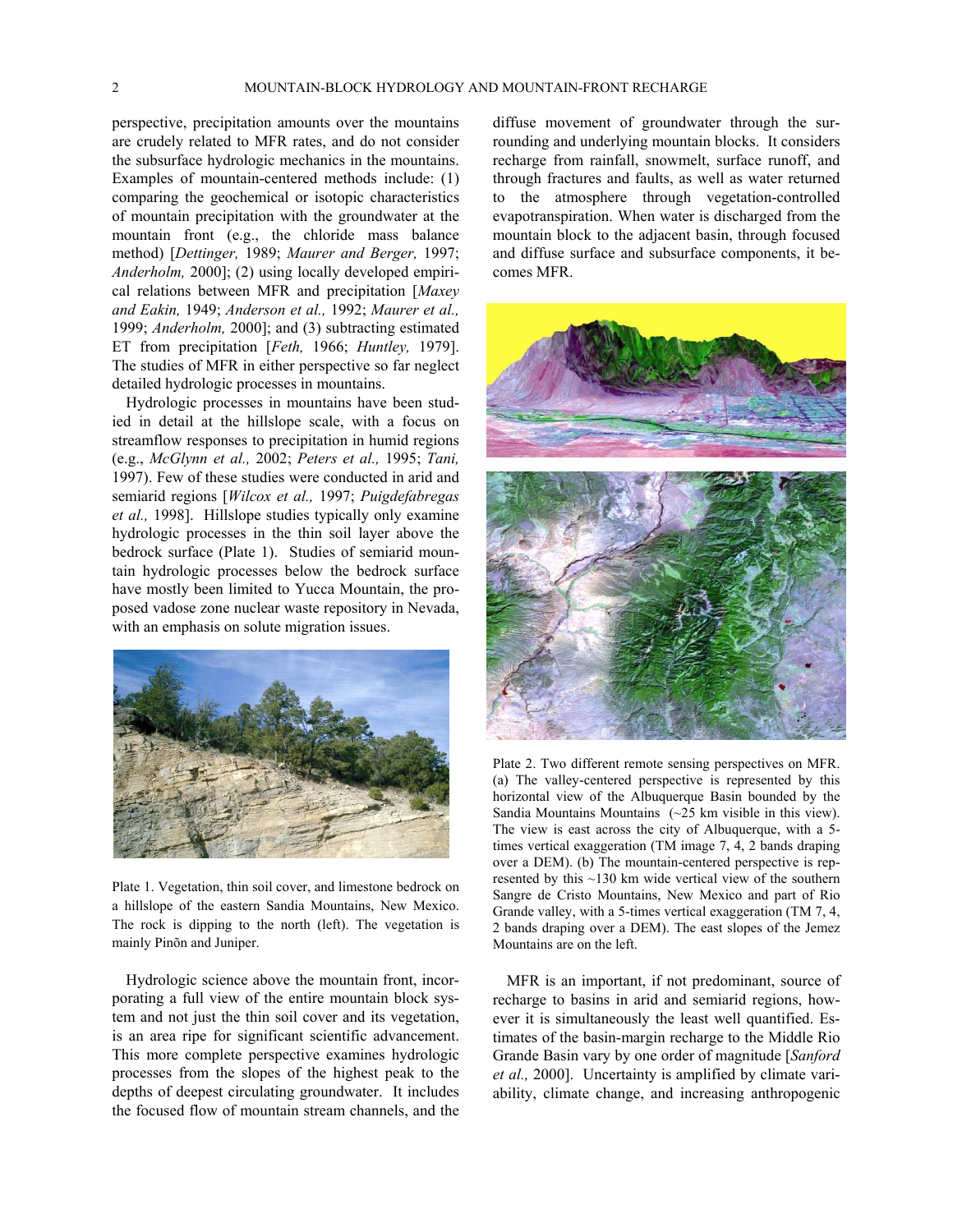disturbances that alter mountain environments [*Luckman and Kavanagh,* 2002], mountain hydrology, and thus mountain-front recharge. Some direct human impacts (e.g., septic systems, transportation, resort development, mine dewatering/contamination) also affect water quality in mountains. A more complete approach to studying MFR in a mountain-centered perspective would provide observations of the temporal and spatial variations of its different components, and improve prediction of how the mountain hydrologic system (including MFR) responds to climate and to local disturbances such as changing vegetation patterns. Mountain-centered observations and predictions are essential for effective groundwater resource management in adjacent basins.

This paper first defines some key terms, then reviews methods of studying MFR in arid and semiarid regions, describes hydrologic processes in the mountain block, and finally addresses some of the basic questions raised by a proposed new mountain-block hydrology approach, as well as future directions for mountainblock hydrology research.

## 2. MOUNTAIN BLOCK, MOUNTAIN FRONT, AND RECHARGE

A mountain block includes all the mass composing the mountains, including vegetation, soil, bedrock (exposed and unexposed), and water. A mountain block can be formed through a number of geological processes, such as normal faulting in extensional settings, thrust faulting in compressional settings, and volcanic eruption. These processes yield the mountain block's most important characteristic: significant topographic relief. Mountain-block hydrology examines all hydrologic processes in the mountain block, including the temporal and spatial distribution of precipitation, vegetation interception, snow and snowmelt, ET, runoff, interflow (throughflow) in the soil layer, water flow through bedrock matrix and fractures, and surface water and subsurface water interactions.

The term mountain-front recharge is frequently used to describe the contribution from mountains to groundwater recharge of the adjacent basins along the mountain front. The mountain front is positioned somewhere between the mountain block and the basin floor. However, a clear and consistent definition of the mountain front is lacking. Estimates of mountain-front recharge are consequently ambiguous and difficult to compare. Is the mountain front a strict line or a narrow zone? If it is a line, how is it determined? If it is a zone, what criteria are used to identify this zone?



Figure 1. Schematic cross-section showing naturally occurring map lines for potential mountain front definitions.  $A =$ point of vegetation change,  $B =$  point of piedmont angle (often a major mountain bounding fault, or master fault, is located in this vicinity), and  $C =$  point of plinth angle. In extensional settings, like the Rio Grande Rift and Basin and Range, there are a series of normal faults along the mountain front and beneath the alluvial fan leading down into the basin [Russell and Snelson, 1990].



Figure 2. Schematic diagram showing four hydrologically distinctive units of the landscape in map view (a) and in cross-section (b). The cross section also shows various groundwater flow paths in the mountain block (modified from Toth [1963] and Keith, [1980]).

Consider the mountain front defined as a line. Several natural lines could be used, including vegetation boundaries, soil boundaries (e.g., the edge of bare rock), slope boundaries, mountain bounding faults, or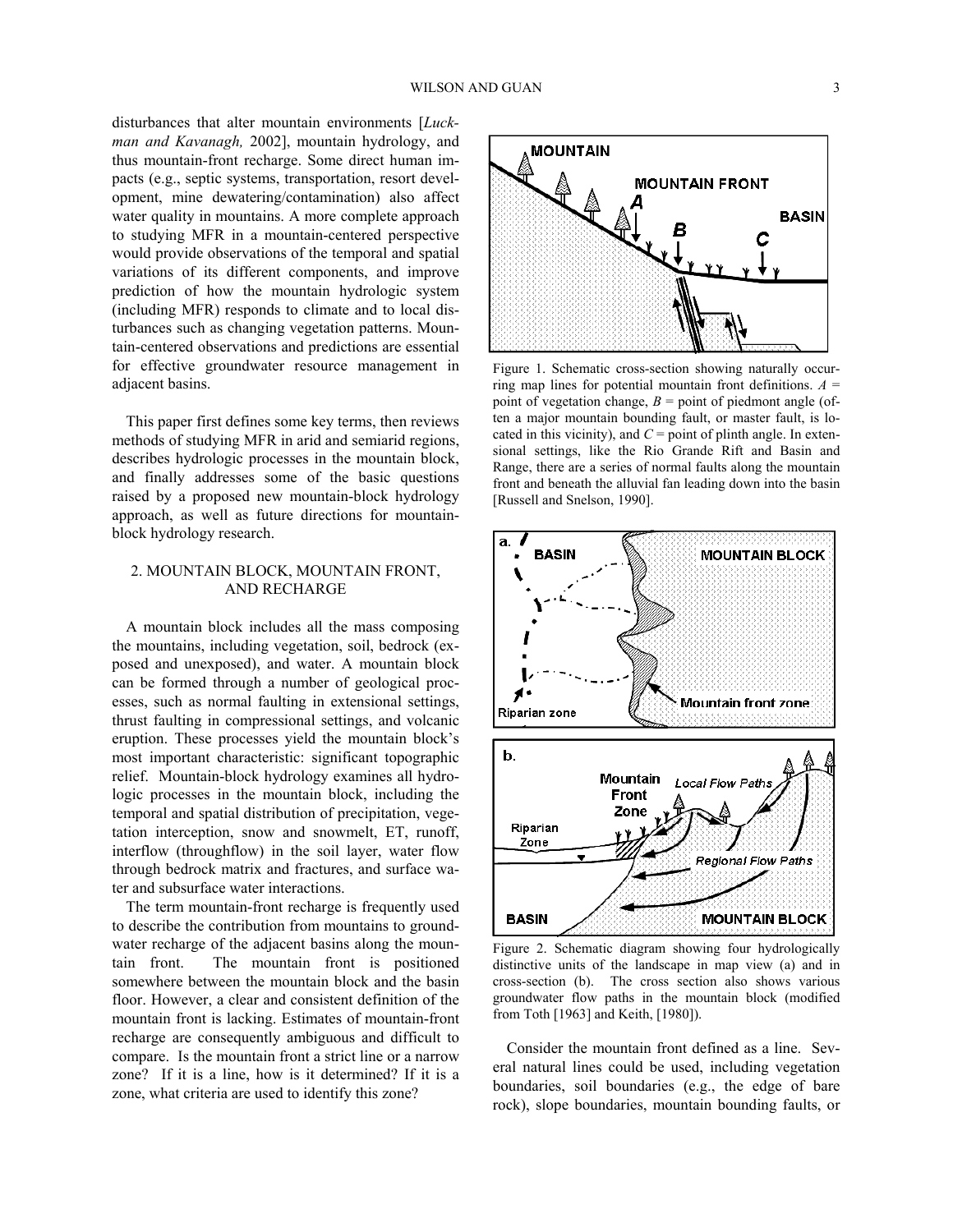even the snow line. Based on Ruxton and Berry's [1961] description of landforms and weathering profiles in arid regions, we define three alternative definitions of the mountain front boundary: the point where there is a change in vegetation (Figure 1, point A), the point where the mountain abuts the piedmont, often corresponding to a change in soil type and presence of the mountain bounding faults (point B), and the plinth angle where the piedmont meets the edge of the basin floor (point C). Each of these boundaries is a candidate for defining the mountain front because each might represent a distinct hydrologic transition (Table 1).

Suppose instead the mountain front is defined as a transition zone between the mountain and the basin floor. Theoretically, any zone that utilizes the boundaries defined in Figure 1 can be a potential mountain front zone. For the purpose of studying mountain-front recharge in arid and semiarid areas we believe that the piedmont zone (the area between points B and C) is the best definition of the mountain front. The streamflow at point B represents surface runoff from the mountain block; the stream loss between points B and C reflects the water returned to the atmosphere by ET and by recharge into the mountain front zone (and eventually to the basin aquifer). Mountain bounding faults are typically located within this zone, thus including their hydrologic effect on mountain-front recharge. With this defined as the mountain front zone, the landscape is then divided into four hydrologically distinctive areas: mountain block, mountain front, basin floor, and discharge zones (e.g., phreatic playas and basin riparian areas), illustrated in Figures 2a and 2b.

| Types of boundaries | Significant change across<br>the boundary                   | Advantage                                                                                                                                                   | Disadvantage                                                                                        |
|---------------------|-------------------------------------------------------------|-------------------------------------------------------------------------------------------------------------------------------------------------------------|-----------------------------------------------------------------------------------------------------|
| A: Vegetation       | Vegetation type,<br>Evapotranspiration.                     | Good for ecological study.                                                                                                                                  | Varies with climate, slope<br>aspect, etc. Not good for<br>studying mountain front<br>recharge.     |
| B: Piedmont angle   | Slope, soil,<br>infiltration and runoff<br>characteristics. | Good point to quantify<br>surface runoff from the<br>mountain, generally ac-<br>companied with soil<br>change and buried moun-<br>tain bounding fault zone. | Recharge from surface<br>runoff beyond this point is<br>not included in mountain<br>front recharge. |
| C: Plinth angle     | Slope, soil,<br>surface structures.                         | Surface runoff measured<br>past this point is definitely<br>excluded from mountain<br>front recharge.                                                       | May be covered by anthro-<br>pogenic structures; the<br>point is difficult to iden-<br>tify.        |

**Table 1 Comparison of three potential boundaries for mountain front determination** 

MFR is defined by Keith [1980] as groundwater recharge to a regional (basin) aquifer at the margin of the aquifer that parallels a mountain area. MFR is often divided into two components [*Anderson et al.,* 1992; *Chavez et al.,* 1994a; *Manning,* 2002]: (1) subsurface inflow from the adjacent mountains; and (2) infiltration from streams near the mountain front. In this definition, MFR includes the addition of water to the basin aquifer both from the saturated zone under the mountains and through the unsaturated zone at the mountain front. We, and others, call the first component "mountain-block recharge" [*Manning,* 2002]. Some scientists do not regard this as a component of recharge because it fails their strict definition of recharge as water reaching the water table through the unsaturated zone or

from direct contact with surface water bodies [*Flint et al.,* 2001a]. With this definition, the combined saturated zone of mountain and basin is considered one system, and recharge is the process of adding water from above through the vadose zone. From this perspective, "mountain-block recharge" would perhaps be termed "underflow" between two portions of the system. If instead we consider only the basin aquifer as the system of concern, the broader definition acknowledges that "recharge" occurs when water is added to the aquifer. Meinzer [1923] distinguished these two contributions to aquifer replenishment as direct recharge (from the unsaturated zone) and indirect recharge (from other saturated formations). A recent Na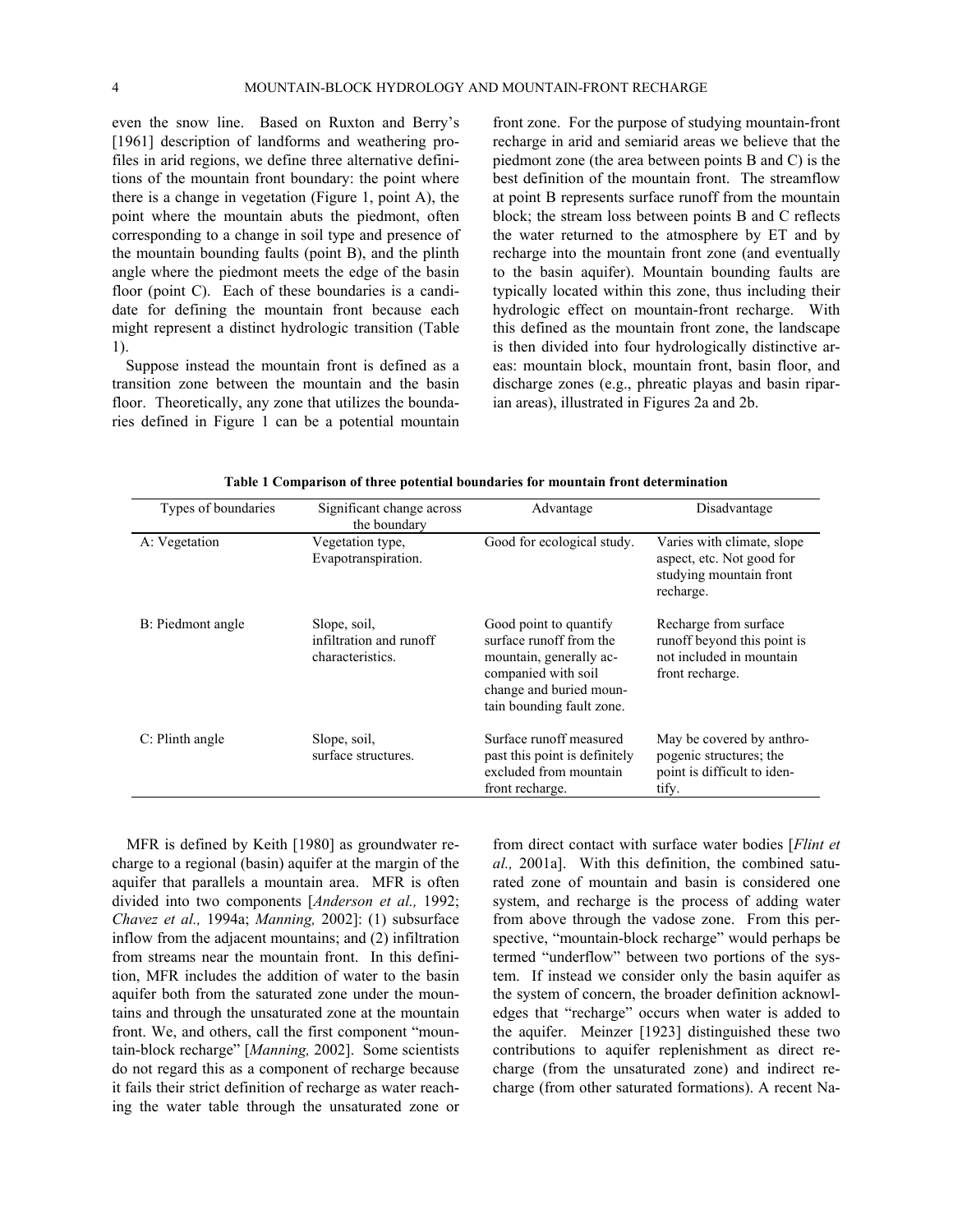tional Research Council [2004] report appears to accept the less strict definition of recharge.

For compatibility with the traditional view of mountain-front recharge in basin hydrologic studies, we suggest that MFR be defined as all water entering the basin aquifer with its source in the mountain block and mountain front (zone). This definition includes direct water-table recharge at the mountain-front zone (direct MFR), and the transfer of subsurface water from the mountain bedrock to the basin aquifer (indirect MFR or mountain-block recharge). In addition to near surface (direct) and subsurface paths (indirect), one can also consider diffuse and focused paths for each, leading to four components of MFR (Figure 3).



Figure 3. Schematic diagram illustrating MFR components. *FS* = focused near-surface recharge, *DS* = diffuse nearsurface recharge, *FR* = focused subsurface recharge, *DR* = diffuse subsurface recharge.

1) *Focused near surface component* (*FS*). This represents MFR contributions at the mountain front from surface stream runoff (*FS1,*, easy to measure) and shallow subsurface water transmitted by streambed sediments  $(FS_2$ , difficult to measure). We emphasize *FS<sub>2</sub>* here because it is sometimes neglected when MFR is estimated solely from the surface runoff. While the stream channel may be dry, there is often significant subsurface discharge in the sediments underlying the stream and above the bedrock surface. This subsurface flow includes the hyporheic zone beneath the stream, but it can be deeper and wider, especially at the mountain front. Theoretically, the surface runoff  $FS<sub>1</sub>$  is the amount of stream water runoff (*RO*) that crosses the piedmont angle (Point B in Figure 1) and enters the mountain front zone. In reality,  $FS<sub>i</sub>$  is always less than *RO*, because of ET losses, and because some surface runoff manages to flow past the downstream boundary of the mountain front zone and into the basin (*DRO*). In arid regions where streams are mostly ephemeral

and disappear at the mountain front, *FS1* is equal to *RO* less the loss to ET.

2) *Diffuse near surface component* (*DS*). Diffuse near surface flow occurs along steep front slopes via ephemeral surface runoff (in small unmapped channels) and subsurface interflow (through the thin soil layer) originating in small catchments directly above the mountain front. This diffuse component also includes the vertical recharge from precipitation falling directly on the mountain-front zone. Both of these contributions are reduced by the local ET. Given the small area of the mountain front zone compared to the remainder of the mountain block, these contributions provide a relatively small component of MFR.

3) *Focused subsurface component* (*FR*). This is subsurface water transmitted along bedrock openings, including fractures (primarily tectonic origin, or due to unloading extension), faults, and pipes (e.g., lava tubes and dissolved openings in carbonates), that connect subsurface water in the mountain block and the basin aquifer. Structural enhancement of rock permeability due to faults and zones of intense fracturing within the bedrock are especially important factors in creating focused subsurface flowpaths, which Feth [1964] calls the 'hidden path'. Groundwater transmission is mostly by focused flow *FR* in mountain blocks composed of crystalline rock.

4) *Diffuse subsurface component* (*DR*). There is also a diffuse component of groundwater transmission along the contact zone between the bedrock of the mountain block and the sediments of the basin aquifer. In a mountain block with high matrix permeability, such as a volcanic tuff, or regular and ubiquitous fracturing, such as a basalt, diffuse flow *DR* can be an important component of mountain-front recharge.

Based on these definitions, a simple water balance equation,

$$
MFR_1 = (FS_1 + FS_2) + DS + FR + DR , \qquad (1)
$$

describes mountain-front recharge. Despite their simplicity, water balance equations are useful tools for conceptualizing mountain-front recharge. Another way of writing the water balance equation for  $MFR<sub>1</sub>$  is

$$
MFR_I = P - ET_b - ET_f - DRO , \qquad (2)
$$

where  $P$  is precipitation input in the mountain block and the mountain-front zone  $(P = P_b + P_f)$ , where  $P_b$  »  $P_f$ ,  $ET_b$  and  $ET_f$  are evapotranspiration in the mountain block and mountain-front zone, respectively, and *DRO* is streamflow at the downstream end of the mountain-front zone into the basin.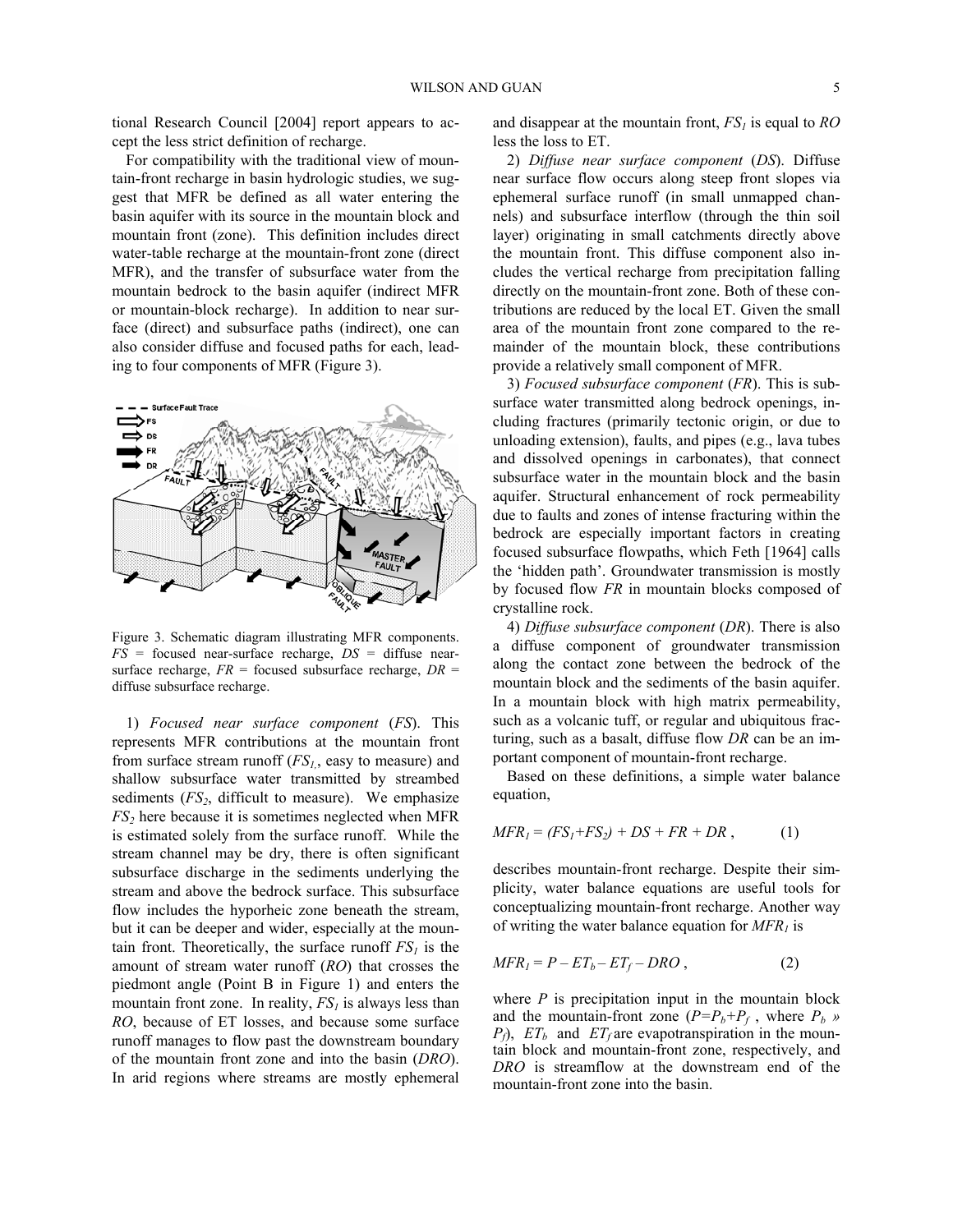In the arid and semi-arid southwest United States a number of simplifications are taken, leading to less comprehensive definitions of mountain-front recharge. First, stream runoff at the mountain front is generally ephemeral, and almost always disappears within the mountain front zone. Therefore, downstream runoff beyond the mountain front is often negligible (*DRO* = 0). In this case, MFR can be defined as

$$
MFR_2 = P - ET_b - ET_f \tag{3}
$$

This can be rewritten, in terms of the four components at the mountain front, as

$$
MFR_2 = (RO - RET_f + FS_2) + DS + FR + DR \qquad (4)
$$

where  $RET_f$  is the riparian ET along the focused stream channel across the mountain-front zone (there is a small diffuse component of  $ET_f$  throughout the rest of the zone, away from the stream channel, that is already accounted for by the *DS* component).

In some cases the subsurface water transfer from the mountain bedrock to the basin aquifer is neglected. In other words, only direct MFR is considered, with the component formula becomes

$$
MFR_3 = FS + DS \tag{5}
$$

Taking this one step further, the diffuse component and *FS<sub>2</sub>* are also neglected and mountain-front recharge is assumed to be equal to the surface stream flow measured at the mountain front,  $FS_l$ . This leads to a very simple definition of MFR,

$$
MFR_4 = RO \tag{6}
$$

where *RO* is streamflow at the upstream end of the mountain front zone. This model assumes that all stream runoff at the mountain front becomes recharge to the basin aquifer.

As previously defined, mountain-block recharge (MBR) is recharge to a basin aquifer from the mountain bedrock. It is expressed as the sum of subsurface components,

$$
MBR_1 = FR + DR. \tag{7}
$$

This water balance equation excludes the subsurface water transfer in the streambed. If we broaden the definition of mountain-block recharge to include this component, then we have

$$
MBR_2 = FS_2 + FR + DR \ . \tag{8}
$$

This mountain-block water balance equation can be written as

$$
MBR_2 = P - ET_b - RO \tag{9}
$$

when the front-slope runoff is negligible.

Why bother to write out these various versions of the water balance equation? They illustrate the range of different conditions that apply in nature and the range of assumptions that people make in order to understand and estimate mountain-front and mountain-block recharge. In particular, for methods adopting a particular conceptual water balance model, they show what is being neglected and so point out bias. The assumptions used by analysts and modelers are not always consistent with the appropriate conditions for a particular mountain range and its bounding basins.

#### 3. ESTIMATION METHODS

Various physical, chemical, and numerical methods have been applied to study MFR over the past five decades. Table 2 summarizes the methods used in several studies of MFR in arid and semiarid regions. While Flint et al. [2002b] summarizes methods used at Yucca Mountain for estimating recharge to the mountain block itself, here we review a wide variety of the methods employed to estimate MFR.

#### *3.1 Water Balance Method*

Generally, precipitation is the only water input to a mountain block. The amount of mountain-front recharge can be estimated if water loss by ET and surface runoff is known. Which MFR components are estimated is based on where ET and surface runoff are quantified. If ET is estimated in the mountain block, and stream runoff is measured at the upstream end of the mountain front zone, then equation (9) is applied. The resulting estimate is for mountain-block recharge, *MBR2*. If, however, the ET is estimated over the mountain block and the mountain front zone, and the stream runoff is measured at the downstream end of the mountain front zone, equation (2) is applied. The result is an estimate of mountain-front recharge, *MFR1*.

ET in mountains is usually estimated in relation to mean annual precipitation, pan evaporation, or derived from the water balance equation by assuming mountain bedrock impermeability. Huntley [1979] estimated actual ET loss in the Sangre de Cristo and San Juan Mountains of Colorado by multiplying calculated potential ET with an empirical factor, and reported that, respectively, 14% and 38% of annual precipitation becomes mountain-block recharge, *MBR2* (when comparing these numbers it is interesting to note that, among other differences, the Sangre's are crystalline rock whereas the San Juan's are volcanic).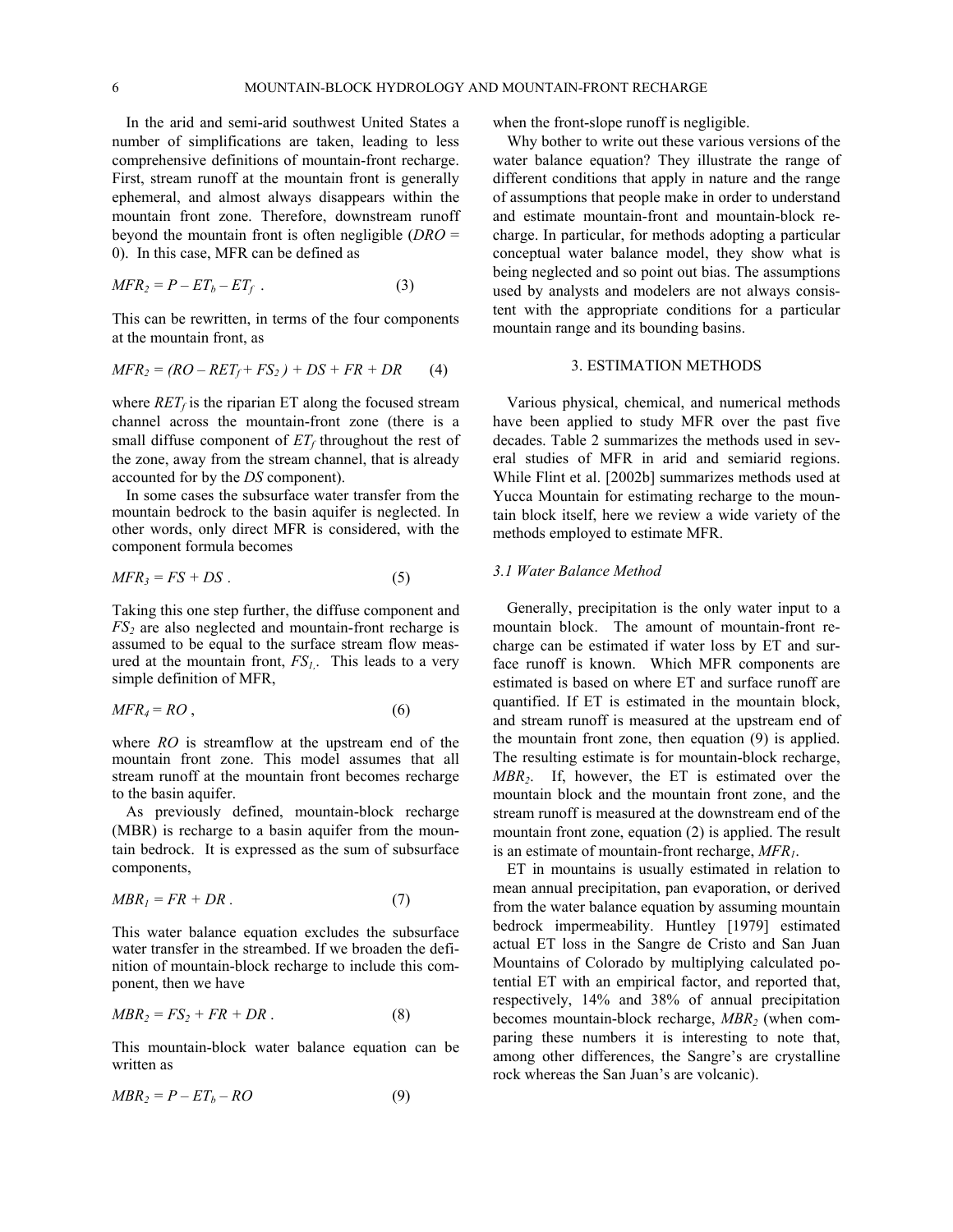| Location                                                  | Authors                        | Methods                                                                                                         | MFR or MBR amount<br>in mm/year<br>(percentage of precipi-<br>tation)                         | Precipita-<br>tion<br>mm/year | Notes                                                                                                   |
|-----------------------------------------------------------|--------------------------------|-----------------------------------------------------------------------------------------------------------------|-----------------------------------------------------------------------------------------------|-------------------------------|---------------------------------------------------------------------------------------------------------|
| Wasatch Range /<br>Weber Delta<br>Dsitrict, Utah          | Feth et al.<br>[1966]          | Water balance<br>method, precipitation<br>and ET estimated by<br>increments of eleva-<br>tion.                  | $MBR_2 = 201 (22%)$                                                                           | 926                           | Streamflow at moun-<br>tain front is 25%<br>annual precipitation<br>in the mountain.                    |
| San Juan Mtns /<br>San Luis Valley,<br>Colorado           | Huntley<br>[1979]              | Water balance<br>method,<br>ET estimated from<br>calculated potential,<br>ET multiplied by crop<br>coefficient. | $MBR_2 = (38\%)$                                                                              | Not re-<br>ported             | Volcanic rock with<br>high permeability in<br>the mountain.                                             |
| Sangre de Cristo<br>Mtns / San Luis<br>Valley, Colorado   | Huntley<br>[1979]              | Water balance<br>method,<br>ET estimated from<br>calculated potential,<br>ET multiplied by crop<br>coefficient. | $MBR_2 = (14\%)$                                                                              | Not re-<br>ported             | Shists, gneiss, and<br>granitic intrusives,<br>well-cemented sedi-<br>mentary rocks in the<br>mountain. |
| White River Val-<br>ley, Navada                           | Maxey and<br>Eakin [1949]      | Maxey-Eakin method.                                                                                             | Not reported                                                                                  | Not re-<br>ported             |                                                                                                         |
| Sandia Mtns /<br>Albuquerque<br>Basin, New Mex-<br>ico    | Anderholm<br>$[2000]$          | Precipitation-runoff<br>regression method.<br>using two empirical<br>equations.                                 | $MFR4 = 23 (4.6%)$<br>(Waltemeyer model)<br>$MFR_4 = 66(13\%)$<br>(Hearne and Dewey<br>model) | 510                           | Subsurface inflow<br>and ET at mountain<br>front was believed<br>negligible.                            |
| Carson Mtns,<br>Virgina Mtns /<br>Eagle Valley,<br>Navada | Maurer et al.<br>[1997]        | Chloride mass bal-<br>ance.                                                                                     | $MFR_3 = 27 (7.8\%)$<br>(data resulted from<br>four subcatchments)                            | 350                           | Weathered and frac-<br>tured granitic, basal-<br>tic and metamorphic<br>rocks.                          |
| Sandia Mtns /<br>Albuquerque<br>Basin, New Mex-<br>ico    | Anderholm<br>$[2000]$          | Chloride Mass Bal-<br>ance.                                                                                     | $MFR_3 = 31 (6.1\%)$                                                                          | 510                           | 0.3 mg/l chloride<br>conc. used for bulk<br>precipitation.                                              |
| Santa Catalina<br>Mtns / Tucson<br>Basin, Arizona         | Chavez et al.<br>[1994]        | Analytical seasonal<br>stream flow model<br>with stochastic esti-                                               | $MBR_2 = 1.1 (0.2\%)$                                                                         | 280-760                       | Layered gneiss with<br>folds.                                                                           |
| Carson Mtns,<br>Virgina Mtns /<br>Eagle Valley,<br>Nevada | Maurer et al.<br>[1997]        | mation procedures.<br>Darcy's law.                                                                              | $MFR_1 = 31 (8.8\%)$<br>data resulted from<br>four subcatchments]                             | 350                           | Weathered and frac-<br>tured granitic, basal-<br>tic and metamorphic<br>rocks.                          |
| Sandia Mtns /<br>Albuquerque<br>Basin, New Mex-<br>ico    | Tiedeman et<br>al. [1998]      | Modeling of basin<br>aquifer.<br>calibrated using in-<br>verse method.                                          | $MFR_1 = 132 (26%)$                                                                           | 510                           | Precipitation data<br>from Anderholm<br>$[2000]$ .                                                      |
| Sandia Mtns /<br>Albuquerque<br>Basin, New Mex-<br>ico    | Sanford et al.<br>$[2000]$     | Modeling of basin<br>aquifer,<br>calibrated using ${}^{14}C$<br>groundwater age                                 | $MFR_1 = 15$ (3%)                                                                             | 510                           | Precipitation data<br>from Anderholm<br>$[2000]$ .                                                      |
| Eagle Mtns / Red<br>Light Draw Val-<br>ley, Texas         | Hibbs and<br>Darling<br>[1995] | 2D Numerical model-<br>ing of both mtns and<br>valley area, calibrated<br>using groundwater<br>age.             | $MFR_1 = 1.8$ (0.6%)                                                                          | 300                           | Widespread, well-<br>developed calcic soil<br>horizon in basin.                                         |
| Yucca Mtns,<br>Nevada                                     | Flint et al.<br>$[2001]$       | Modeling in moun-<br>tains.                                                                                     | $MBR_1 = 4.5$ (2.7%)                                                                          | 170                           | Welded and non-<br>welded tuff.                                                                         |

## **Table 2 Quantitative assessment on mountain front recharge by various methods**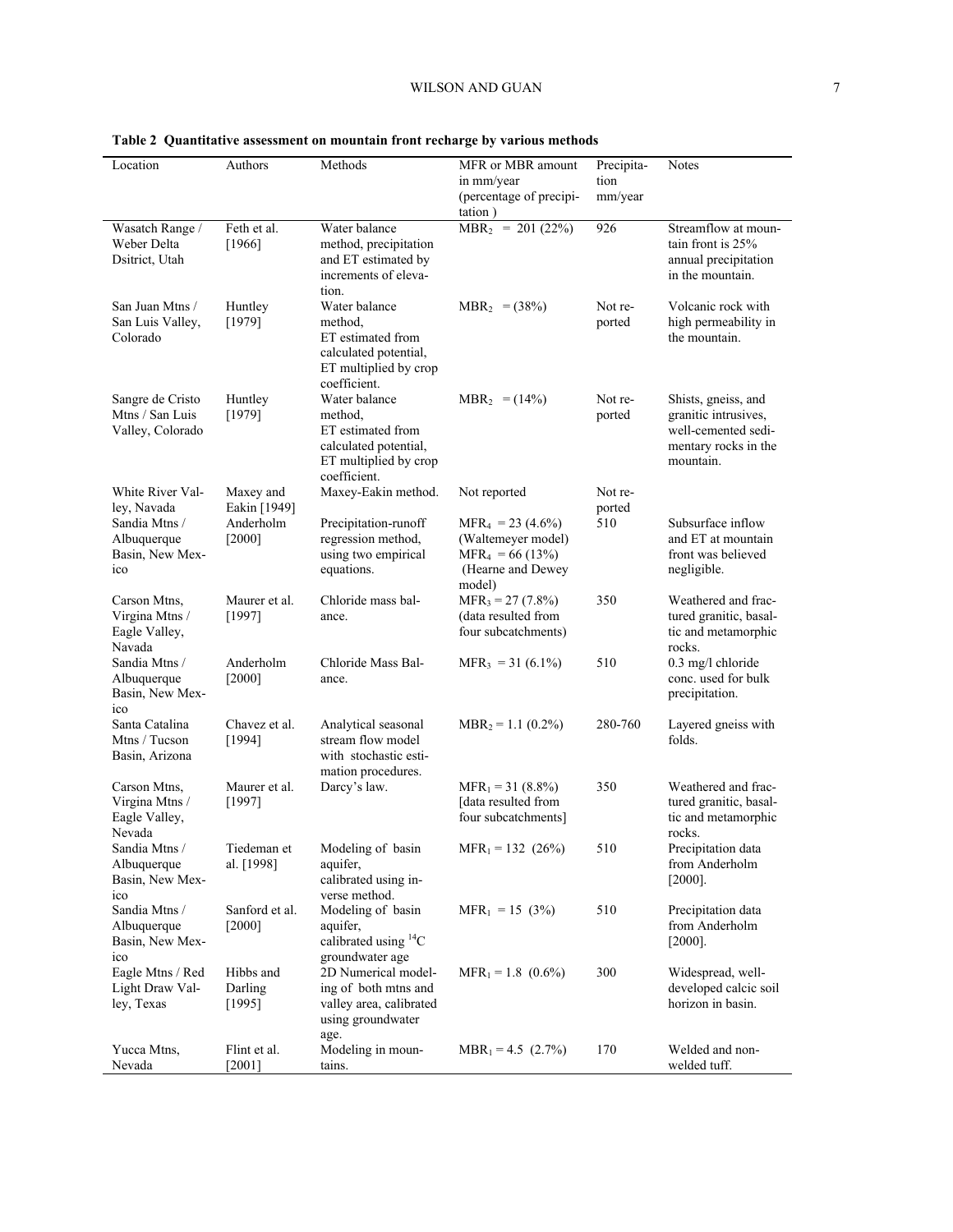Feth et al. [1966] calculated *MBR*<sub>2</sub> from the Wasatch Mountains to the Weber Delta District of Utah using a similar approach. *MBR2* was reported to be 22% of annual precipitation with an ET loss of 53% (Table 2). Hely et al. [1971] estimated *MBR2* for another section of the Wasatch Mountains to be 19% annual precipitation, with an ET loss of 44% (reviewed by Manning [2002]).

The accuracy of a water balance approach depends mainly on the estimation of ET, which is difficult to quantify, especially for the complex terrain and varied vegetation of mountains. In semiarid regions, ET is a dominant water balance component even in mountains [*Brandes and Wilcox,* 2000]. The uncertainty of the ET estimate is amplified by the uncertainty of other balance components. Take water balance equation (2) as an example. If the actual  $ET$  is 60% of P, and  $MFR<sub>1</sub>$  is 20% of *P*, then a 20% uncertainty in the *ET* estimate leads to a 60% uncertainty in *MFR1* , assuming that *P* and *DRO* are measured exactly. This undermines the reliability of MFR quantification using the water balance method.

Due to large uncertainty in ET quantification, ET is often empirically related to the local mean annual precipitation, reflecting a direct function between MFR and the mountain's mean annual precipitation. Maxey and Eakin [1949] considered the high spatial variation of precipitation in mountains and demonstrated an empirical relationship between precipitation zones and the MFR to groundwater basins in Nevada. In the Maxey-Eakin method, MFR is estimated by the following steps [*Avon and Durbin, 1994*]: (1) identifying several mean annual precipitation zones; (2) assigning each zone a scaling factor to account for the loss of water by ET and runoff; and (3) summing the recharge amount of each zone. Since, both ET and runoff loss is considered in Maxey-Eakin method, the recharge estimate is conceptually either *MBR2* or *MFR1*, depending on the spatial extent of precipitation estimation and the location of runoff estimation (see above). Since the Maxey-Eakin method crudely considers spatially distributed precipitation, it is preferable to other water balance methods that use only a single scaling factor for ET for an entire mountain area. Avon and Durbin [1994] reported that applications of the Maxey-Eakin method in Nevada were generally in fair agreement with estimates from other independent methods.

More recently, Anderson [1992] presented an empirical relationship between the total volume of direct MFR (or  $MFR_3$ ) and the total volume of mountain precipitation exceeding 203 mm, based on basin-scale water balance estimates in south-central Arizona and

parts of adjacent states. This relation can be approximated by

$$
MFR_3 = 0.042 (P_m - 203)^{0.98} , \qquad (10)
$$

where MFR is direct mountain-front recharge in mm per year, and  $P_m$  is mean annual precipitation in mm per year.

Maurer and Berger [1997] gave another empirical regression for mountain water yield (including surface runoff and subsurface flow, approximately equivalent to *MFR2*) at Carson Basin, Nevada,

$$
MFR_{2} = 2.84 \times 10^{-5} P_{m}^{2.43} , \qquad (11)
$$

where  $P_m$  is the mean annual precipitation in mm per year.

When estimated recharge by the Maxey-Eakin method is plotted against the mid-value of each of four precipitation zones, with  $P_m = 8-12$ , 12-15, 15-20, and >20 inches, and with scaling factors 0.03, 0.07, 0.15, and 0.25, respectively (for the White River Basin, Nevada [*Maxey and Eakin,* 1949]), another power law empirical relationship is revealed,

$$
MFR = 9 \times 10^{-9} P_m^{3.72}, \qquad (12)
$$

where  $P_m$  is the mean annual precipitation in mm per year. Equation (12) deviates from Maxey-Eakin estimates when  $P_m > 600$ mm  $\approx$  23.6 inches.



Figure 4. MFR vs. mean annual precipitation for three empirical relations provided by Anderson [1992], Maurer and Berger [1997], and Maxey and Eakin [1949], equations (10)- (12), respectively. Note that Anderson's equation gives direct MFR, while Maurer and Berger's version gives the total water yield [both surface and subsurface] from the mountain.

These three empirical equations (10)-(12) provide substantially different MFR estimates (Figure 4), even though they were all developed for portions of the Basin and Range Province of the southwestern United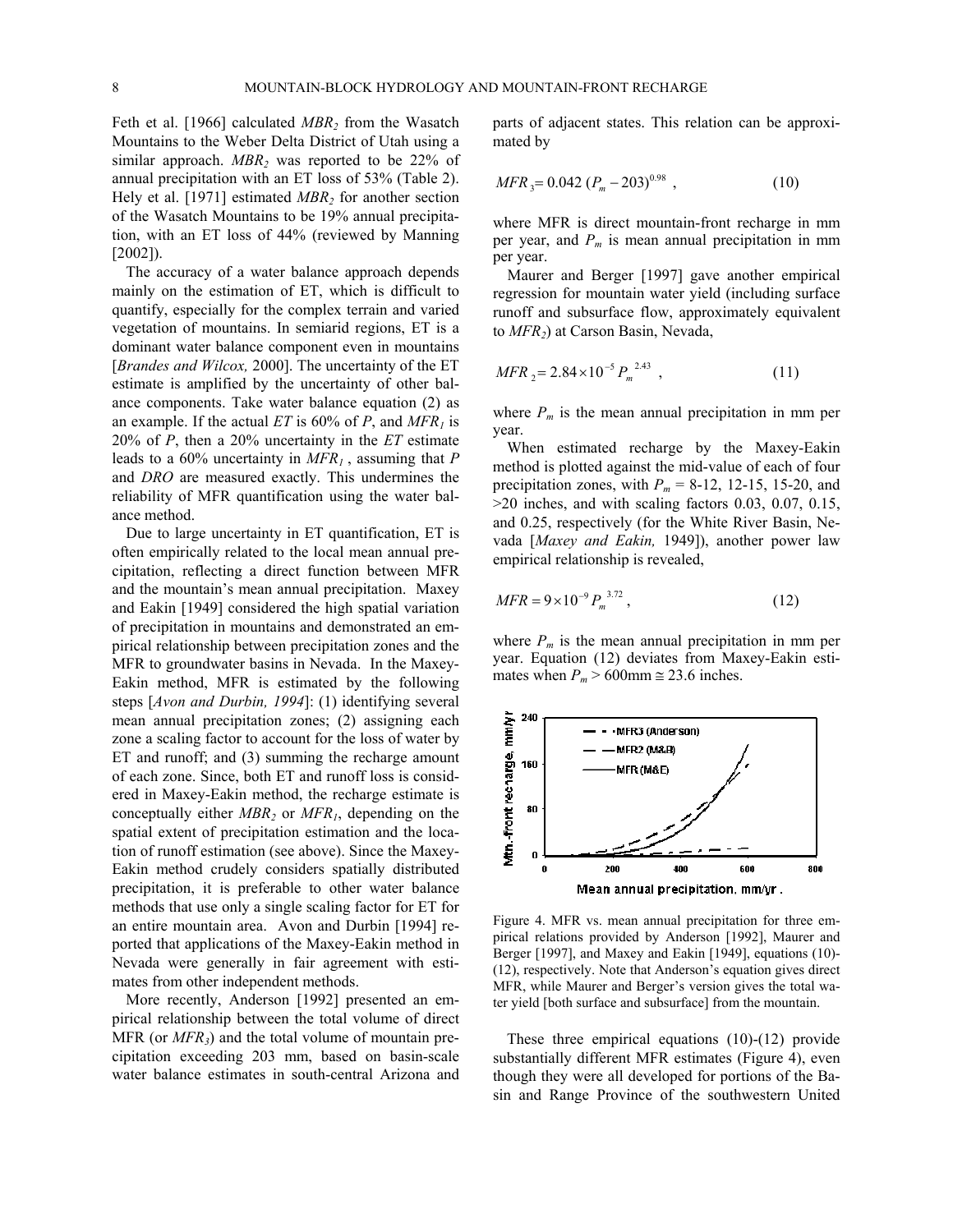States, and have somewhat similar climates. Although different MFR components are quantified in these equations, the large deviation between *MFR3* and *MFR2*, i.e. (10) and (11), suggests that these empirical estimates are likely restricted to the locale where they were developed and should not be transferred to other areas.

## *3.2 Precipitation-Runoff Regression Method*

When subsurface recharge (*MBR<sub>2</sub>*) is negligible, stream runoff at the mountain front (runoff measured at point B in Figure 1, or *RO*) may be considered the total contribution to MFR [*Anderholm,* 2000]. The mountain-front recharge estimate is given by *MFR4* in equation (6). Regression analysis can be used to find the relationship between runoff from a mountain area and the mean annual precipitation [*Waltemeyer,* 1994; *Maurer and Berger,* 1997] or winter precipitation [*Hearne and Dewey*, 1988] for that mountain area. Three assumptions are implicit in the application of a precipitation-runoff regression method to estimate MFR: (1) all steam runoff recharges at the mountain front (i.e., *RET<sub>f</sub>* and *DRO* are negligible); (2) interflow  $(FS_2)$  in the stream sediments is negligible compared to the stream runoff; and (3) the bedrock in the mountain block is impermeable.

In arid and semiarid areas, most streams at the mountain front are ephemeral, and most water infiltrates into the underlying basin sediments. Does all this water actually recharge the basin aquifer or is some lost to near channel ET? Stream flow at the mountain front can result from intense convective storms during the summer or spring snowmelt. During the snowmelt period, the stream may flow for a few months and, before the start of the growing season, ET loss may be small in comparison to the water that becomes recharge. In summer, the stream only flows for a few hours or days following a storm and ceases between storms. ET loss can be substantial in this situation. Izbicki [2002] estimates that recharge over the 15-km length of Oro Grande Wash in the Mojave Desert, is about one-tenth the average streamflow as reported by Lines [1996]. This suggests that much of the streamflow along the wash is lost by ET.

Besides the surface runoff at the mountain front, some shallow subsurface flow in the channel sediments may contribute to the focused recharge along the channel. How does this subsurface flow  $(FS_2)$  recharge compare to the surface runoff? Wroblicky et al. [1998] used numerical modeling to study the cross-sectional area and temporal variation of the lateral hyporheic zone underlying mountain streams in two geologic

environments. Their results suggest that the hyporheic zone can conduct significant water into the mountain front. At Clear Creek (10,000 acres) of the Carson Range, Nevada, [*Maurer and Berger,* 1997] subsurface flow in the sediments was about 4% of the annual precipitation, and 23% of the surface runoff.

There are also reports that subsurface flow through mountain bedrock can be important [e.g., *Maurer and Berger,* 1997]. Thus, the three basic assumptions for precipitation runoff regression method are not always reasonable. The first assumption, neglecting  $RET<sub>f</sub>$  and *DRO*, leads to an overestimate of MFR, while the last two assumptions, neglecting *FS2*, *FR* and *DR*, result in an underestimate. While these biases may compensate for each other, sometimes yielding reasonable estimates of MFR, the precipitation-runoff regression method is conceptually less reasonable than the water balance method. Its empirical nature and bias makes the precipitation-runoff regression method less useful for predicting the effects of climate and land use change, and non-transferable to other regions.

#### *3.3 Chloride Mass Balance Method*

The chloride mass balance method is commonly used to estimate groundwater recharge in arid and semiarid areas. Recharge estimates on the basin floor use the chloride profile in the upper 10-15 meters of the vadose zone [*Scanlon et al.,* 1997, 2002; *Walvoord et. al,* 2002]. A different approach must be used in mountains, which have only a few tens of centimeters of soil cover over the bedrock. To estimate MFR, the chloride concentration of groundwater resulting from MFR is compared to that of bulk precipitation, to give the fraction of precipitation which results in recharge [*Dettinger,* 1989; *Maurer and Berger,* 1997; *Anderholm,* 2000]. When integrated over the entire mountain block, this method ignores the complex hydrologic processes within the mountain block. The chloride mass balance method can be expressed as

$$
MFR = \frac{C_p P - C_r R}{C_g} \tag{13}
$$

where *Cg* is the chloride concentration in MFR groundwater,  $P$  is the precipitation on the mountain,  $C_p$ is chloride concentration in bulk precipitation, and *R* and *Cr* are respectively the runoff and its chloride concentration at the mountain front.

 Major assumptions include: (1) that the bulk precipitation (dry fall and precipitation) is the only source of chloride in the system, and chloride is inert in the system; (2) that the chloride deposition rate and mean annual precipitation rate are accurately estimated and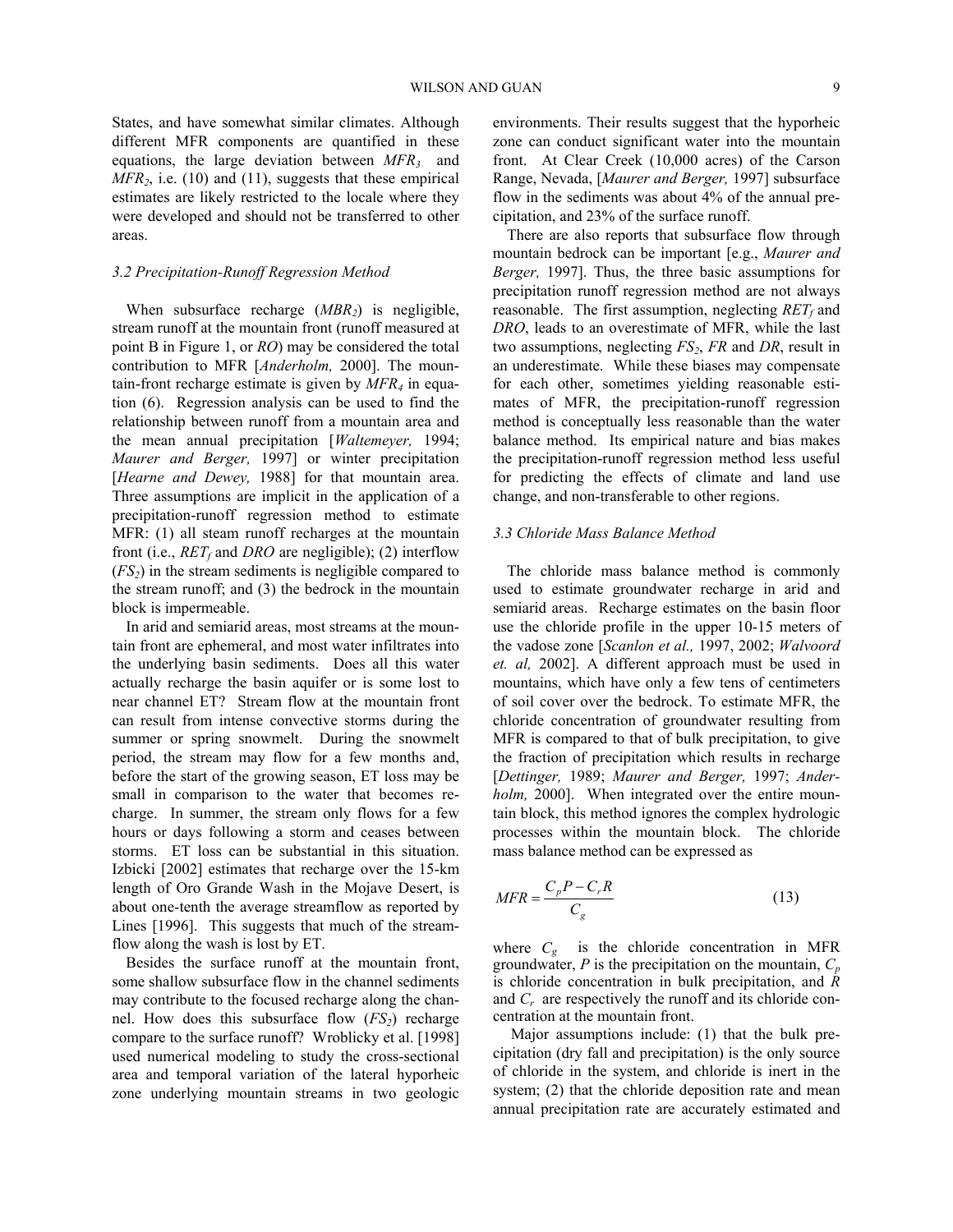have been constant over the period of groundwater residence time within the mountain block; and (3) that the measured chloride concentration of groundwater at the mountain front accurately represents the mean value of total groundwater resulting from MFR. Regarding the first assumption, the chloride mass balance method may not work in mountain blocks that have a chloride source in the rocks (e.g., marine-derived sedimentary rock [*Claassen and Halm,* 1996]) or a chloride source due to anthropogenic activities (e.g., the application of road salt) [*Maurer and Berger,*  1997]. Failure to account for additional chloride sources leads to an underestimate of MFR. As for the second assumption, the chloride mass balance method only applies to a mountain hydrologic system in equilibrium with current climate conditions. Changes in the average precipitation rate or chloride deposition rates over the period of groundwater residence time within the mountain block may lead to over- or underestimates depending on the nature of the change. The third assumption may lead to an erroneous MFR estimate when there is significant spatial variation in MFR. For example, if the measured MFR does not include some fast-flow deep MBR (that experiences less ET loss), MFR will be underestimated. Specifically, if the water is sampled at mountain front alluvial aquifer, the chloride mass balance more possibly gives *MFR3*, shown in equation (5).

## *3.4 Darcy's Law*

MFR can be estimated using a simple Darcy's law calculation, provided that water equipotential lines and the hydraulic properties of sediments and rocks at the mountain front are known [*Hely et al.,* 1971; *Belan and Matlock,* 1973; *Maurer and Berger,* 1997; *NRC*, 2004]. This method is based only on observation data at the mountain front, avoiding the complex hydrologic processes in the mountain block but potentially missing MFR contribution from some deep MBR flow paths. The accuracy of this method strongly depends on the estimated aquifer hydraulic parameters. Furthermore, a simple calculation of Darcy's law cannot deal with complex geological structures and heterogeneity of the aquifer materials that are often present at the mountain front [*Koltermann and Gorelick,* 1996].

## *3.5 Numerical Modeling of Basin Groundwater*

Due to the scarcity of surface and subsurface hydrologic data in mountains, MFR is often estimated based on hydrologic modeling of the adjacent basins. Few basin numerical simulations have been extended to the mountain block [*Hibbs and Darling,* 1995; *Tiedeman et al.,* 1998b; *Manning,* 2002; *Keating et al.,* 2003]. In a basin-centered view, MFR is a boundary condition of the basin aquifer and calibration of a numerical model, based on observed data, is used to estimate the amount of MFR [*Tiedeman et al.,* 1998a; *Sanford et al.,* 2000]. In calibration of a groundwater model, recharge rates and hydraulic conductivity are highly correlated and therefore the accuracy of the recharge estimate strongly depends on the availability of hydraulic conductivity data, a parameter that can range over several orders of magnitude. Keating et al. [2003] show that simulation results also depend on the spatial resolution of the hydrographic units used by the model.

Model calibration uniqueness issues are especially important for this approach. In cases where only basin hydraulic head data are available, the ratio of recharge to hydraulic conductivity can be estimated, but not the conductivity itself [*Townley and Wilson,* 1989; *Sanford,* 2002; *Scanlon et al.,* 2002]. The addition of flux observations (e.g., baseflow in streams) or groundwater ages can improve uniqueness and the accuracy of the recharge estimate [*Sanford,* 2002]. For example, the addition of  ${}^{14}C$  groundwater age data in calibrating a groundwater model of the Albuquerque Basin provided estimated MFR one order of magnitude less than when calibrated without the data [*Sanford et al.,* 2000]. This complementary data could also be used to estimate how recharge rates have varied over the last 30 kyrs [*Sanford,* 2002]. Manning [2002] shows that groundwater temperature can be another excellent complement to obtain more unique estimates of mountain-block recharge.

#### *3.6 Hydrologic Modeling in Mountains*

There have been extensive field observations and many numerical simulations of water flow and solute transport, in both the unsaturated and saturated zones, at Yucca Mountain [*Wittwer et al.,* 1995; *Ho et al.,*  1995; *Bagtzoglou et al.,* 2000; *Doughty,* 1999; *and Flint et al.,* 2001a]. This attention on a single geological and climatic setting has helped improve our understanding of subsurface hydrologic processes in mountain blocks, yet that understanding remains primitive. The Yucca Mountain studies have not dynamically coupled surface and subsurface processes, and obviously do not address subsurface flow in more humid, high-elevation mountain blocks common throughout the western U.S., or in different mountain geological settings.

Several other groundwater models focus on groundwater flow within the mountain block itself, taking as a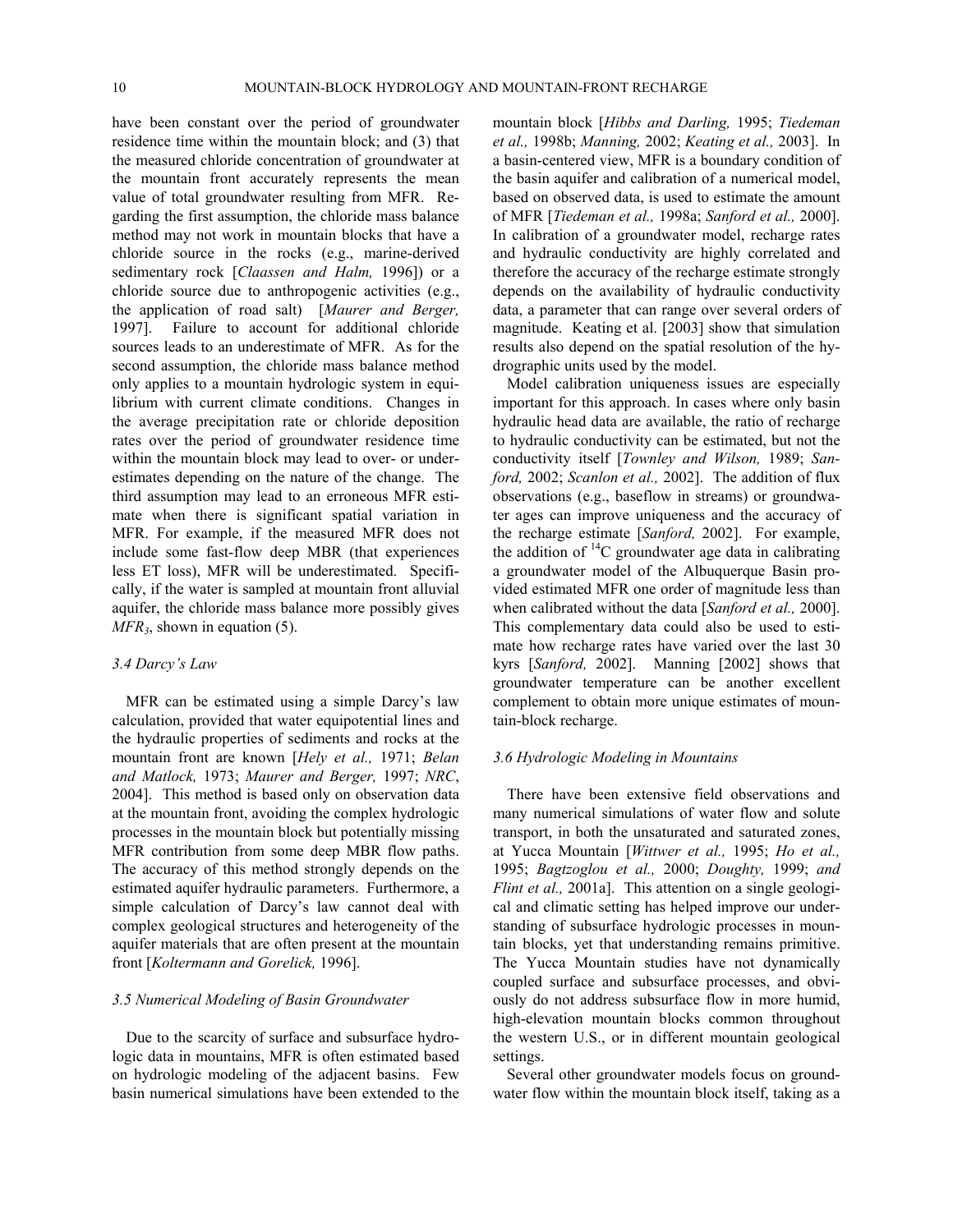boundary condition percolation into the bedrock from the surface. These are usually models that extend out into the basin (see previous section). For example, Manning [2002] developed a two-dimensional steady state cross-sectional model of the Wasatch Mountains near Salt Lake City, with prescribed recharge into the mountain block, estimated by model calibration (see previous section). One difficulty with this approach is that, under steady flow conditions, the prescribed recharge rate into the block simply becomes the rate of discharge from the block; that is, it becomes the rate of mountain-block recharge (MBR) to the adjacent ba $sin(s)$ .

The many other studies of mountain hydrology considered near surface hydrologic processes, but give little or no attention to deep percolation into the mountain block or to any other deep subsurface processes within the block. These studies have examined a wide variety of settings, sometimes focused at the hillslope scale, and other times at surface watersheds. For example, Kafri and Ben-Asher (1976) used a numerical model to simulate individual rainfall events resulting in percolation through thin mountain soil cover, without further investigating water flow at depth. An interesting contrast are the papers by Chavez et al. [1994a and 1994b], who developed an analytic model with a stochastic estimation procedure to estimate stream runoff and MBR ( $=MBR<sub>1</sub>$  or possibly  $MBR<sub>2</sub>$ ). This model applied Eagleson's [1978] vegetal equilibrium hypothesis to estimate ET based on vegetation cover. The increasing availability of remote sensing data (e.g., precipitation, fractional vegetation cover, interception, ET, etc.) and high resolution DEMs, together with improved models of vegetation and the surface energy balance, will substantially improve the feasibility of coupled models of the surface and subsurface of mountain blocks.

#### *3.7 Environmental Tracers*

Environmental tracers other than chloride have also been intensively used to study water flow and estimate groundwater recharge [*Scanlon,* 1992; *Phillips,* 1994; *Unnikrishna et al.,* 1995; *Scanlon et al.,* 1997]. The vertical concentration profile in the thick vadose zone of basin floor gives clues to its history of water flow and groundwater recharge. This approach is sometimes also applied on the mountain hillslopes with good soil covers. Newman et al. [1996] used profiles of chloride and aqueous stable isotopic composition to estimate the evaporation depth and the downward water flux through the soil layers near Los Alamos, New Mexico. However, thin soil cover, root controlled subhorizontal soil macropores [e.g., Wilcox et al., 1997], and fractures in the bedrock make profile methods much less useful in mountains than on basin floors. Instead, integrated tracer measures and ratios are used, in which concentrations in MFR components are examined and compared to each other and to precipitation, as we earlier saw with the chloride mass balance method.

The stable isotopic composition of water  $(\delta^2 H$  and  $\delta^{18}$ O) is the most frequently used environmental tracer. Stable isotope composition of precipitation varies with altitude and season. In the Southwestern United States this is useful for determining the relative importance of winter and summer (monsoon) precipitation for groundwater recharge [*Simpson et al.,* 1972; *Cunningham et al.,* 1998; *Winograd et al.,* 1998; *Newman and Duffy,* 2001] and for identifying the location of this recharge (mountain vs. basin) [*Eastoe et al*, this volume; *Plummer et al*., this volume]. Its not only used in the southwest, Abbott et al. [2000] identified two distinctive recharge zones in a mountain in Vermont, USA, by comparing the stable isotopic compositions of precipitation and groundwater.

Using multiple conservative environmental tracers it is possible to delineate detailed groundwater recharge paths and quantities at a higher spatial resolution. Adar et al. [1990] used environmental tracers (ions and O/H isotopes) combined with a mixing-cell model to quantitatively assess the spatial distribution of MFR. Some radioactive isotopes can be used to obtain groundwater residence times and thus to estimate recharge rates. Guerin [2001] reported fast fracture flow in Yucca Mountain based on tritium and 36Cl data. Recently, dissolved gases in groundwater have been used to estimate the elevation of mountain-block recharge [*Manning and Solomon*, this volume].

## *3.8 Other Methods*

Temperature profiles in the near surface have been used to estimate water percolation rates under the ephemeral streambeds along the mountain front [*Niswonger and Constantz,* 2000].MFR from stream flow infiltration can be calculated, given that the stream timing and saturated channel width are known. Reiter [2000] used the temperature profile at depth in the basin aquifer to estimate the lateral flow rate due to MFR. While this may not provide a quantitative estimate of MFR, it can show evidence of MFR. Manning [2002] found that a heat and fluid flow model calibrated with temperature data from basin wells could place important constraints on MBR. Together, these studies sug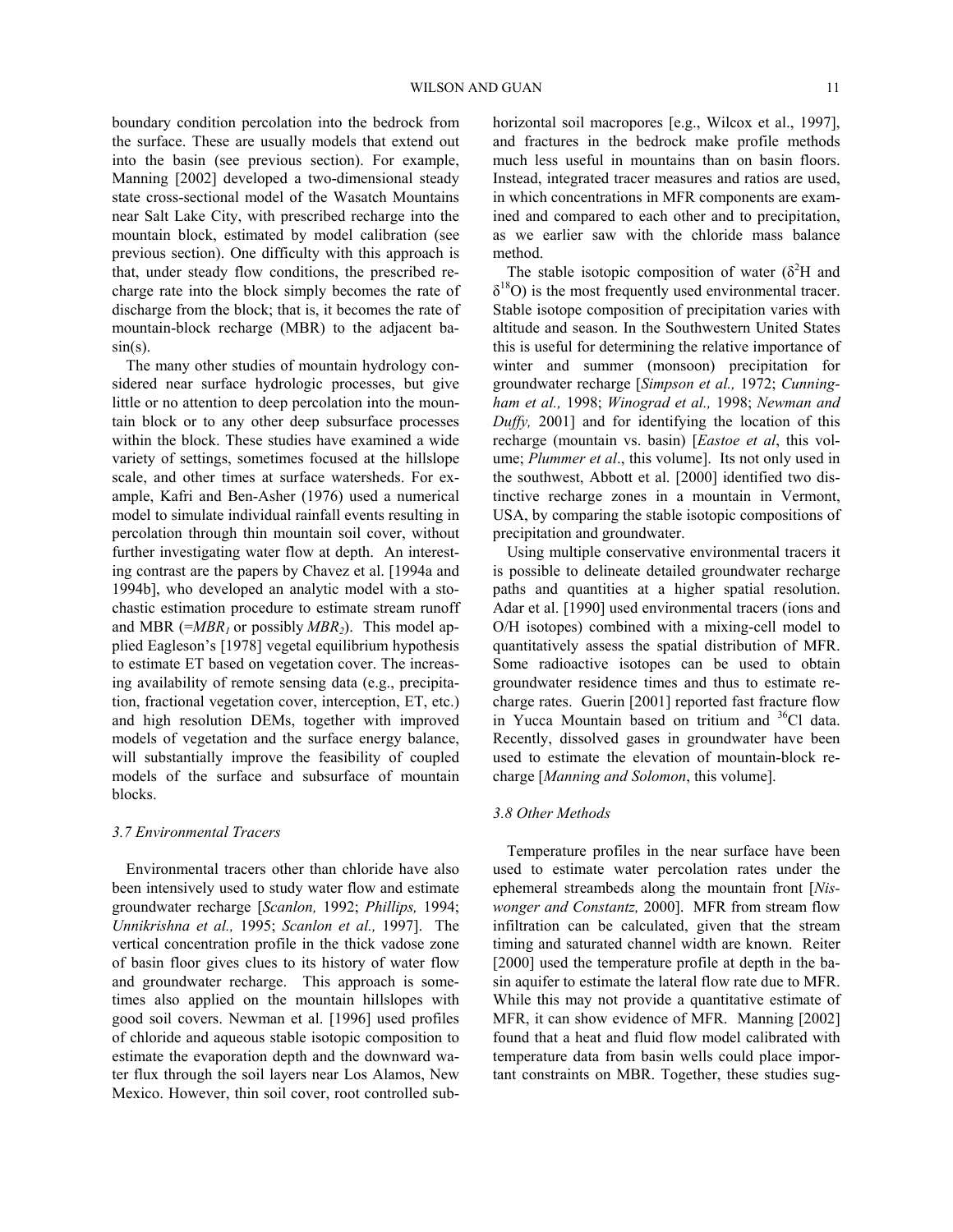gest that temperature data could be very useful in quantification of MFR.

In addition to these physical tools, Duffy and colleagues have used time series analysis tools in order to investigate the multiple paths that water can take from the mountain top to the basin floor, with water moving back and forth between the mountain streams and the underlying mountain block. They combine multichannel, singular-spectrum data analysis with lowdimensional models to understand the temporal and spatial characteristics of hydrologic processes in mountains [*Shun and Duffy,* 1999; *Brandes et al.,* 1998; *Newman and Duffy,* 2001].

## 4. MOUNTAIN BLOCK HYDROLOGY

We have seen that most studies of MFR avoid the complexity of hydrologic processes within and on mountain blocks. While near-surface hydrologic processes have been investigated at the hillslope and watershed scales, these studies almost always assume that the bedrock is impermeable. Likewise, some deep bedrock processes have been investigated for locations like Yucca Mountain and the Wasatch Mountains outside of Salt Lake City, but with an assumed percolation rate at the top of the bedrock surface. There are few integrative studies that bring these two fields together for a full view of the mountain hydrologic system.

Meteorological, hydrologic, and ecological conditions vary considerably across a mountain due to the steep altitude gradient. Compared to the basin floor, a mountain block provides less storage for water, and thus is more sensitive to climatic changes. Small variations in atmospheric forcing on the mountain block may cause detectable hydrologic impacts, including the occurrence of springs, the amount and distribution of snow, vegetative cover, and MFR.

Mountain-block hydrology would address these conditions through the integrated study of processes across a variety of temporal and spatial scales. For example, mountain-block recharge to an adjacent basin requires that water enter the block in the first place. This takes place at the hillslope scale, where precipitation is partitioned into deep percolation that enters the mountain block and to other processes. Upon entering the block some water may then discharge to head-water or higher-order streams, and the block may receive other water from the streams, both occurring along a range of shallow and deep flow paths. Water leaves the mountain block as run-off (*RO*, as defined in Section 2) originated as surface runoff from rain and snowmelt, as interflow through the shallow soil cover, or as intrablock discharge of shallow or deep mountain-block

groundwater. In mountain-block hydrology we expect multiple exchanges of water between these different reservoirs, controlled by topography, geology, soil cover and vegetation, and leading to a confusion of response and residence time scales.

Among the many space scales we believe that the two most important for the study of mountain-block hydrology are the hillslope scale and the scale of the entire mountain block. It is at the hillslope scale that water enters the block, a result of partitioning of precipitation. It is the scale of the mountain block that determines surface, shallow (local), and deep (regional) flow pathways, and how they are linked in time and space.

An integrated mountain-block hydrologic model would allow us to predict changes in MFR in response to climate change and variability, vegetation change (including the effects of fire), and direct human impacts. But a sound understanding of mountain-block hydrology has other benefits, such as the accurate prediction of water-related geological hazards in mountains [*Bell*, 1998]. In this section the components and processes that comprise mountain-block hydrology are discussed, stressing first the hillslope scale and then the entire mountain block. At first reading this review may appear to be a primer on hydrology, but we use it to point out the processes and problems that are especially important in mountain-block hydrology.

## *4.1 Precipitation*

Precipitation is the only water input to the mountain block. Temporal and spatial variability of precipitation, as well as its effects on hydrologic processes, has been recognized as important [*e.g., Goodrich et al.,*  1995]. Because of topographic complexity and elevation, precipitation varies even more markedly within a mountain block and is difficult to measure. The problem of measurement is exacerbated by a lack of precipitation gauge stations in mountains. Recently, radar has improved the estimation of spatially distributed precipitation; however, beam blockage, underestimation, and non-detection of precipitation are significant problems when radar is used in mountainous terrains [*Young et al.,* 1999].

Geostatistics and other tools can be used to synthesize spatial distribution estimates of mountainous precipitation. In addition to rain gauge measurements and radar, secondary variables, such as terrain and atmospheric characteristics that correlate with precipitation, are used to estimate precipitation distribution [*Hevesi et al.,* 1992; *Goovaerts,* 2000; *Kyriakidis et al.,* 2001].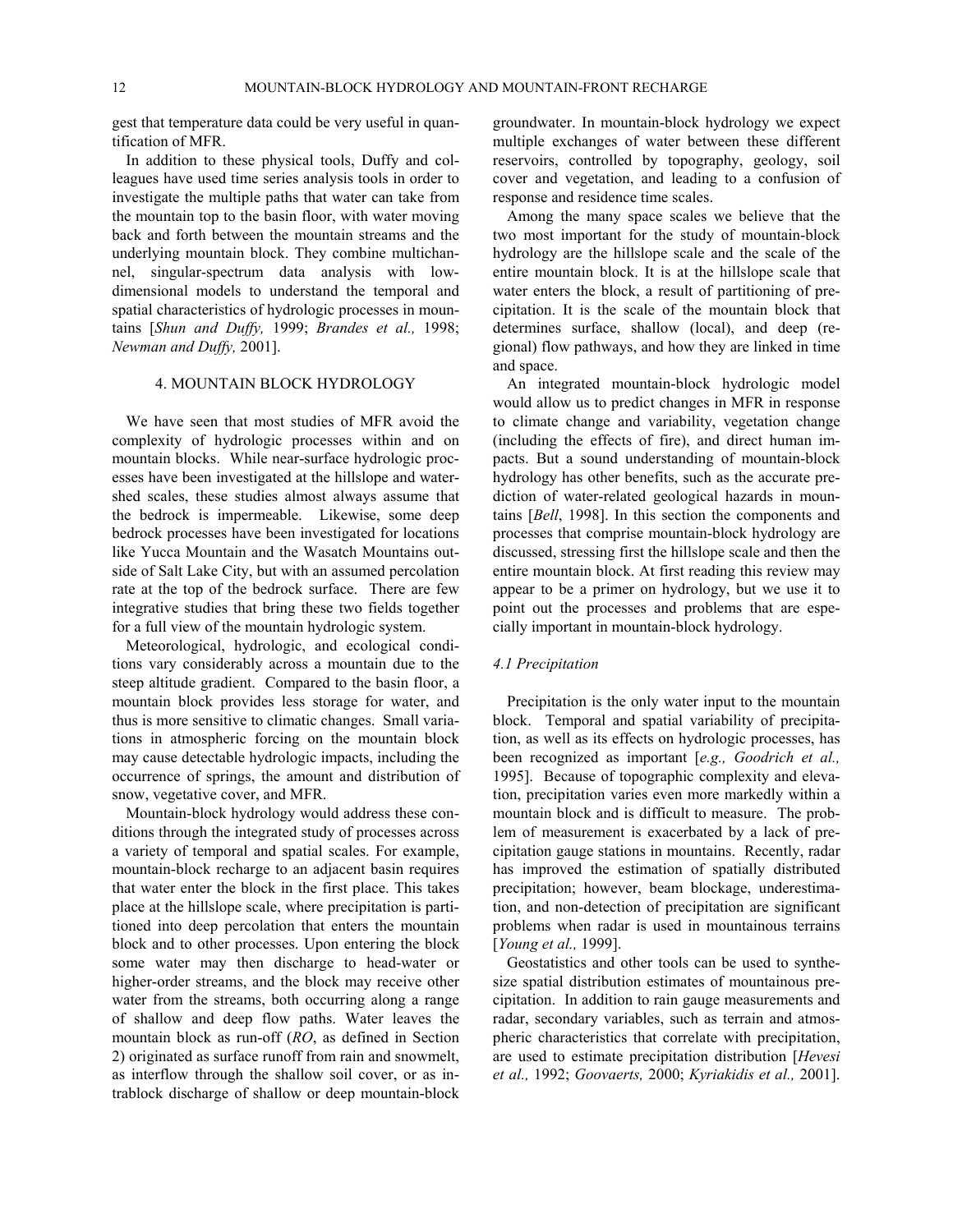#### **Box 1 Co-kriging monthly precipitation with terrain altitude**

 Generally, precipitation in the mountain areas strongly correlates with terrain elevation. The following map shows 44 weather stations in central New Mexico centered on Albuquerque and the Sandia Mountains. Mean July precipitation was obtained from National Climate Data Center, and correlated well with 1 km DEM elevation  $(r^2 = 0.71)$ . Thus, using co-kriging it is possible to use elevation as a secondary variable to better estimate the spatial distribution of precipitation. This method estimates the precipitation distribution with a spatial resolution equal to that of the elevation data used, as evident by comparing the co-kriging estimate using DEM data (shown in the lower left panel) and PRISM estimates [*Daly et al.,* 1994] (lower right panel).



Left: DEM of Sandia Mountains and surrounding areas, and the location of 40 precipitation stations; Right: correlation between the mean July precipitation (mm) with 1km pixel elevation.



Left: Mean July precipitation distribution from co-kriging gauge precipitation and elevation; Right: Prism precipitation data.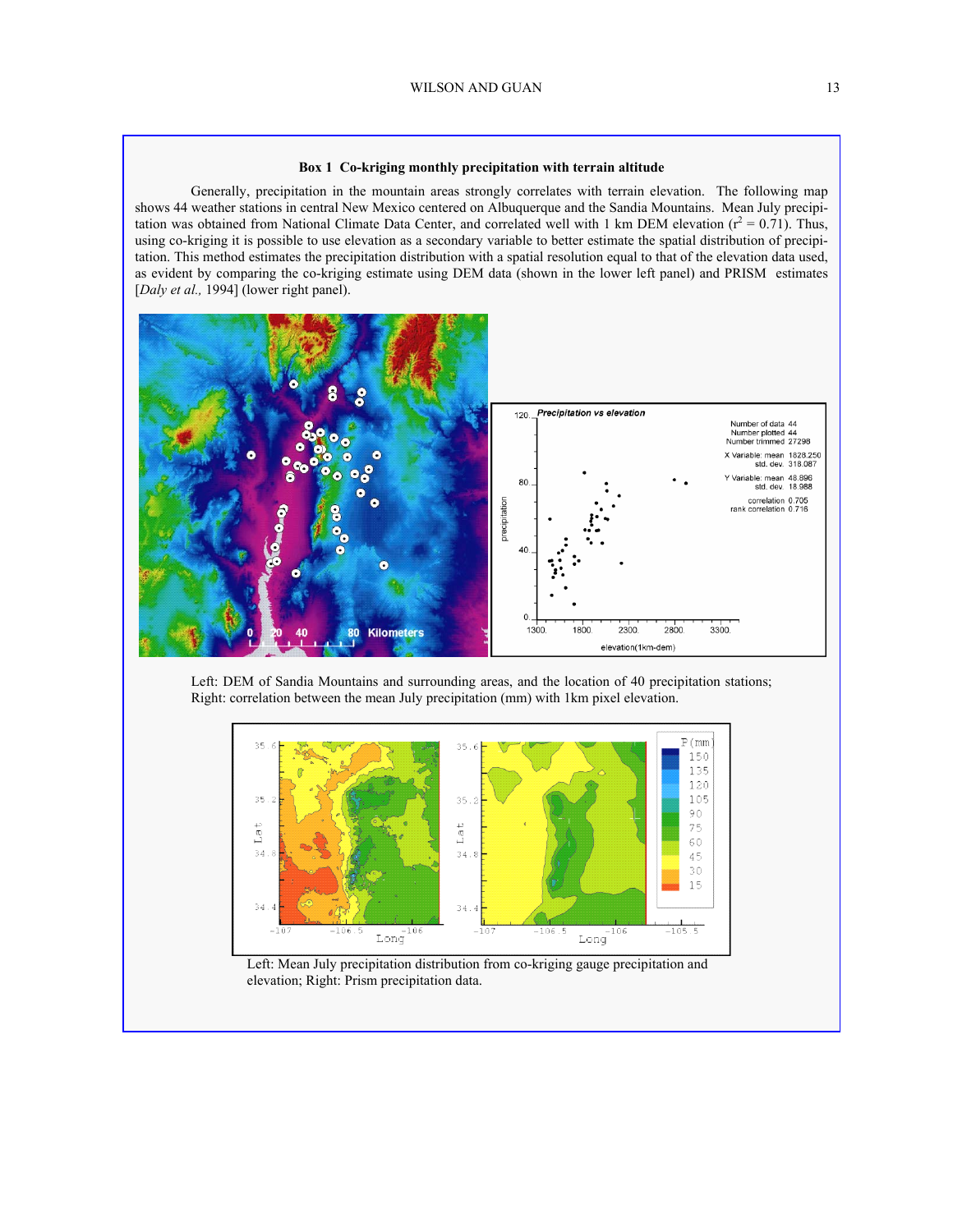In mountainous terrain precipitation generally correlates well with elevation, providing a strong secondary variable to improve the estimate of spatially distributed precipitation (Box 1).

Accuracy of precipitation gauge measurement is also a significant concern [*Goodrich et al.,* 1995]. Major systematic errors result from the wind's influence on falling precipitation, rain gauge evaporation, and wetting of the walls of rain gauge [*Lapin*, 1990]. Wind speed is the most important factor in determining gauge error [*Nespor and Sevruk*, 1999], especially when snow and mixed precipitation falls during the winter [*Yang et al*., 1999]. Precipitation intensity also contributes to wind-induced measurement error. These problems exist for all gauge measurements but are more challenging in mountains because of complex terrain and extreme weather conditions. Before using rain gauge data it is important to assess the potential magnitude of these errors and make the necessary corrections.

Snow and ice pose another problem to mountain hydrology. In most mountains, winter precipitation falls in the form of snow. Afterwards the snow is redistributed by strong winds and avalanches. This adds to the spatial variability inherited from the snowfall. In western United States, snow water equivalence (SWE) is estimated at over 600 SNOTEL sites, many located in mountainous headwater catchments, but which have poor spatial coverage for any one basin or range. Mountain hydrology requires a more detailed mapping of the spatial statistics and distribution of SWE [*Balk and Elder*, 2000; *Marks et al.*, 2002], using remote sensing and other tools. Another problem of snow and ice hydrology is the timing of the snowmelt. Solid water is not immediately active in the hydrologic processes; therefore it is necessary to determine when melt occurs and the equivalent liquid volume. In addition to locking water in a solid form, snow cover dramatically changes the surface albedo, altering the energy balance and consequently changing the dynamics of mountain hydrology. Two types of models are currently applied to estimate snowmelt rate: energy-balance models and temperature-index models [*Dingman*, 1994]. The energy-balance model involves more physical processes and thus requires substantial data [*Brock and Arnold,* 2000; *Marks et al.,* 2002]. The temperature-index model is less complex, based only on temperature distribution that may be related to topographic data (e.g. DEM).

#### *4.2 Interception*

Not all measured precipitation reaches the ground surface; some is lost through interception by the vegetation canopy. In some tropical forests canopy interception may approach 50% of gross precipitation [*Schellekens et al.,* 1999]. In semiarid regions, where vegetation cover is generally sparse, interception is less but may still be as much as 30% of the gross annual rainfall [*Llorens and Gallart*, 2000; *Navar and Bryan*, 1990]. Interception loses for the vegetation found in the mountains of the southwestern Unitied States has not been well studied.

A water balance for interception [*Crockford and Rechardson*, 1990] illustrates some of the many processes that must be accounted for before the precipitation reaches the ground,

$$
I = E + S = P - TF - SF, \qquad (14)
$$

where  $I =$  interception,

 $E =$  water evaporated during the precipitatio event,  $S =$  water stored in vegetation during the event and evaporated after the event,

*P* = gross precipitation,

*TF* = throughfall, and

*SF* = stem flow.

The magnitude of interception is controlled by vegetation characteristics (areal vegetation density, vegetation type, leaf area index, etc.) and meteorological characteristics (such as precipitation form, intensity and duration, temperature, and wind speed). For continuous precipitation events, water evaporation during the storm is negligible, thus interception approaches the canopy storage capacity. For intermittent events, water evaporated during the storm can be several times the canopy storage capacity, leading to greater interception losses.

## *4.3 Evapotranspiration*

Hydrologically active water (from rainfall and snowmelt) at the ground surface partitions into surface runoff, interflow within the soil and sediments at the surface, ET, and deep percolation through bedrock fractures and matrix. In arid and semiarid mountain environments ET represents the largest water loss from the mountain block [*Brandes and Wilcox,* 2000]. ET can be estimated from point measurements, as with (1) lysimeters [*Gee et al.,* 1991; Tomlinson, 1996], (2) the Bowen ratio method [*Gay*, 1991; Stannard, 1991; and Tomlinson, 1996], (3) the eddy-covariance method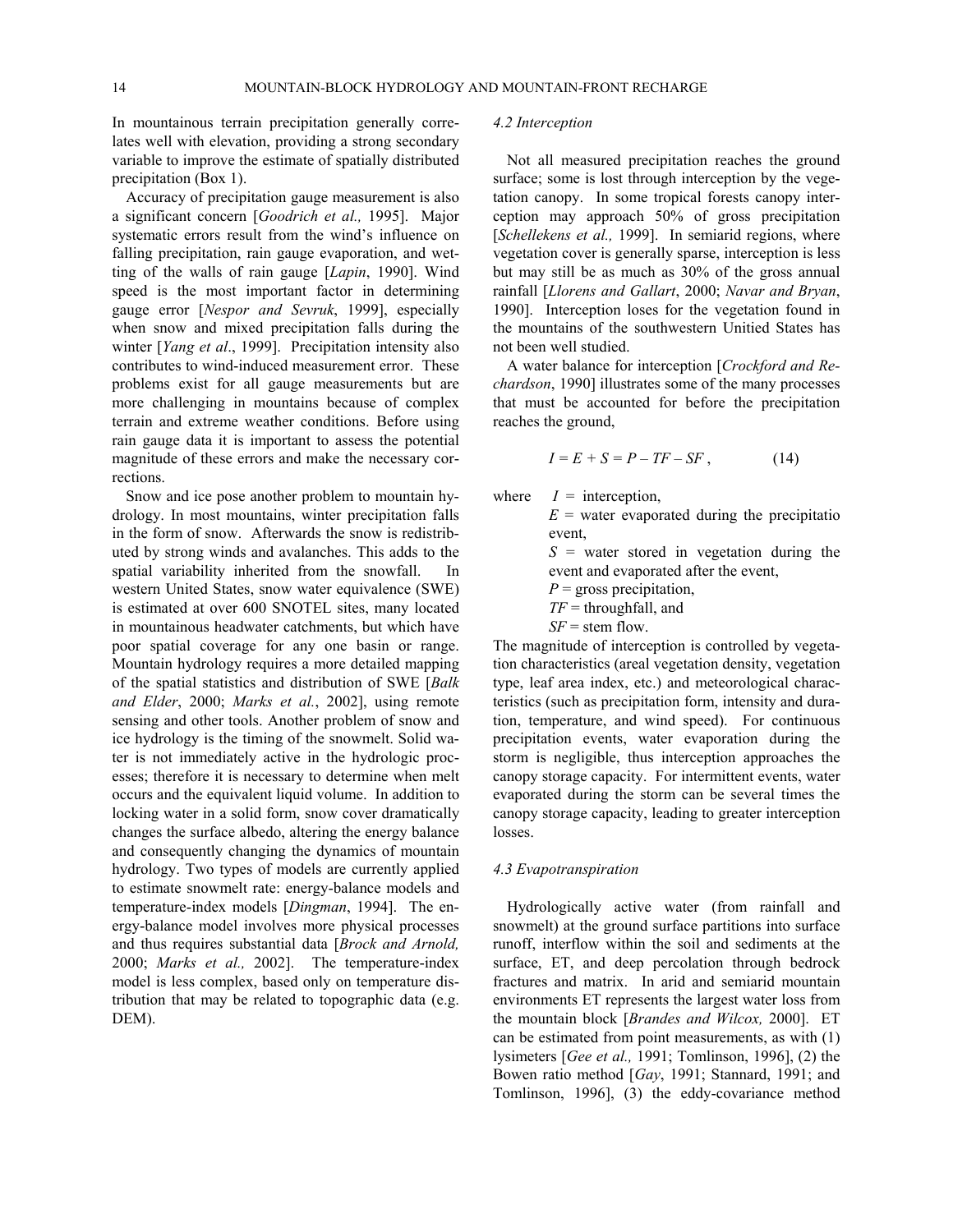[*Tanner et al.,* 1985; *Weaver,* 1991], or (4) by calculating potential ET derived from point meteorological data or from pan evaporation [*Beyazgul et al.,* 2000; *Allen*, 2000]. ET can be estimated from areal measurements with instruments such as (5) scintillometers [*Meijninger and de Bruin*, 2000], or (6) derivation using remote sensing data [*Bastiaanssen et al.*, 1998; *Granger et al.,* 2000; *Caparrini and Castelli*, 2002; *Nishida et al.*, 2003]. ET can also be derived from (7) hydrologic modeling [*Droogers*, 2000; *Kite*, 2000]. Most ET quantification in semiarid and arid regions has been conducted on irrigated agricultural areas. Some ET measurement has been done on naturally vegetated surface areas that are topographically flat and homogenous, or located in lower elevation riparian zones. Few ET quantifications have been attempted in mountainous terrains, partially because measuring ET in complex terrain remains a major technical problem.

Because of the spatial variability of topography, vegetation, and incoming solar radiation in the mountain block, upscaling a few point ET measurements to estimate ET for a whole mountain block makes little sense. However, point data can be synthesized with remote sensing data to provide spatially distributed ET with high spatial resolution at the time remote sensed data is obtained. ET during periods between instantaneous remote sensed events can be estimated by interpolation with the assumption of constant crop coefficients or evaporative fraction [*Allen*, 2000]. Accuracy of the remote sensing method in the complex terrain of mountainous areas has not been well tested.

Another approach for estimating spatially distributed ET is via distributed hydrologic modeling with systemdependent ET simulations. The ET in the model is constrained by the atmospheric demand (potential ET) and soil water potential (a root-water-uptake model). The root-water-uptake model is a key link to demonstrate the vegetation effects in the hydrologic models. However, little of the data needed to develop these models for natural vegetation exists. A root-water-uptake database of natural vegetation is necessary for rigorous hydrologic modeling of arid and semiarid environments.

## *4.4 Bedrock Percolation*

Seepage into bedrock has been noticed for decades [*Chorley*, 1978]. However, most hillslope hydrologic studies assume that the bedrock is essentially impermeable and do not allow significant deep percolation. Does much of the water that reaches the soil-bedrock interface partition into deep percolation (into the bedrock), or does it all move down the hillslope, as interflow through the shallow soil that coves the bedrock? That is, under what conditions can we assume essentially impervious bedrock?

We ran some preliminary steady-state numerical simulations of saturated-unsaturated flow on 2-D cross-sections of hypothetical hillslopes. These simulations indicate that bedrock with sufficiently high bulk (fracture and matrix) permeability has the potential to allow for significant deep percolation. For the studied conditions this threshold permeability is  $10^{-16}$  m<sup>2</sup>. Some mountain bedrock, such as a tuff, has a matrix permeability far exceeding this value, whereas intact crystalline rock is essentially impermeable to significant flow through the matrix. When rock is fractured, its permeability can increase by several orders magnitude. For example, Gimmi et al. [1997] estimated a permeability of  $10^{-18}$  m<sup>2</sup> for a crystalline rock that lacks fractures at the investigation scale. Using packer tests, Snow [1979] reported bulk (or composite) permeability at  $10^{-14}$  m<sup>2</sup> for most of the fractured crystalline rocks he considered. Caine et al. [2003] similarly estimated a bulk permeability of  $10^{-13}$  to  $10^{-14}$  m<sup>2</sup> for intensively fractured crystalline rock in the Turkey Creek Watershed of the Front Range of Colorado. Most of these bulk permeabilities are above the threshold, suggesting that if the water is available, and the rock is fractured, it can accept water at rates high enough to lead to significant deep percolation.

What can prevent water from reaching the soilbedrock interface? Conditions may be sufficiently arid that not enough water infiltrates into the soil to begin with, or actual ET may be strong enough to remove it before water content at the interface is large enough to cause deep percolation. The main barrier observed in the field [*Wilcox et al.,* 1997], which we have simulated, appears to be the development of strong soil layering. It prevents downward infiltration to the soilbedrock interface, diverts water to down slope interflow, and stores water for later extraction by transpiration. What can cause water to reach the interface, even in the presence of these conditions? Significant precipitation variability can lead to occasional wet periods with substantial percolation, despite average dry conditions [*NRC*, 2004]. Surface, soil layer, and bedrock topography can focus water into areas with enhanced flow and enhanced water content at the interface, leading to percolation into the bedrock [*Flint et al.,* 2002b].

Some of the water entering the bedrock may return, mostly via fractures, to streams, the sediments underlying streams, or even to the surface. The rest recharges the bedrock aquifer of the mountain block and eventually becomes MBR. Water in the shallow soil layer that does not percolate into the bedrock will flow in the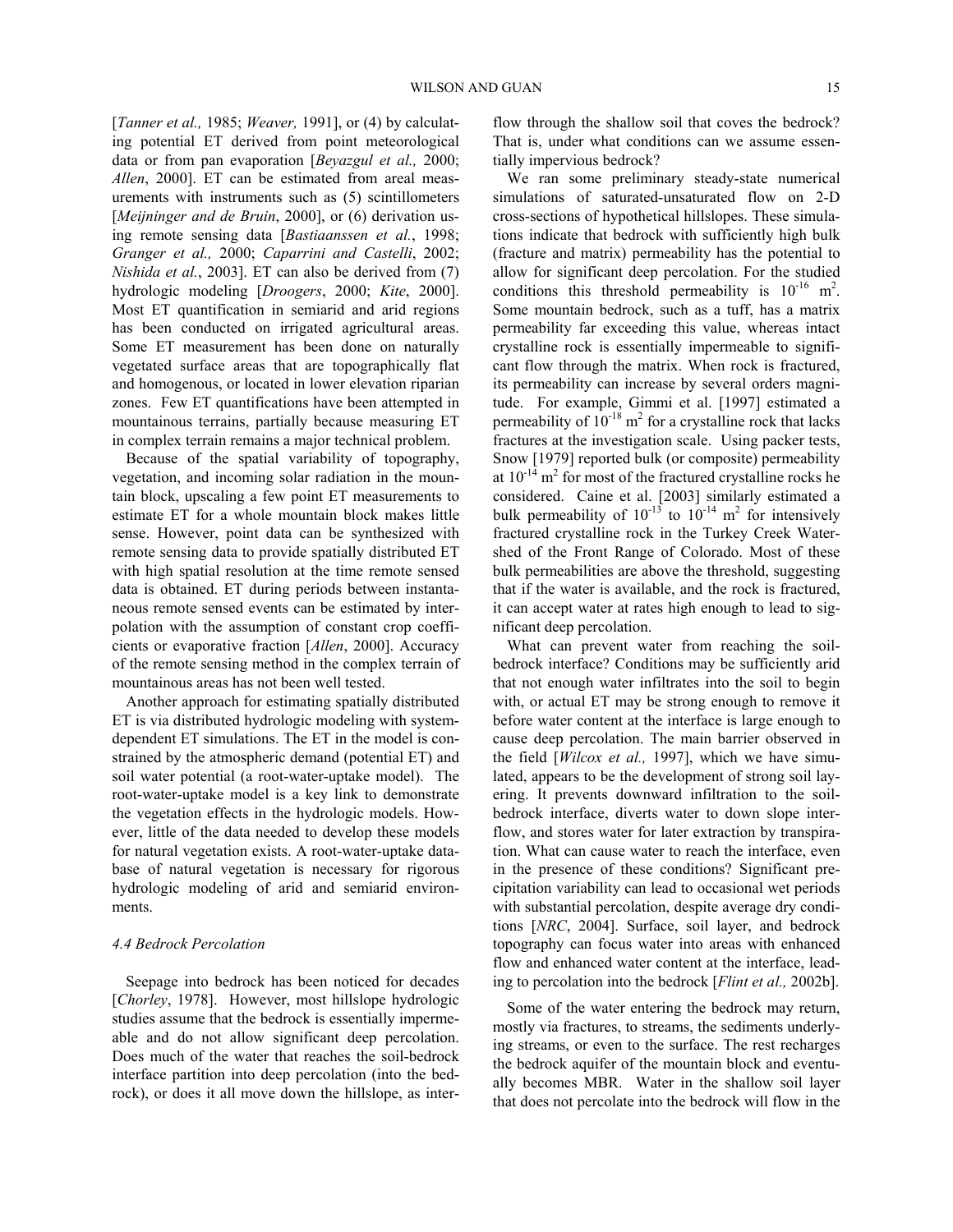soils and sediments toward streams or the mountain front, or be lost to the atmosphere via ET.

#### *4.5 Groundwater Flow in Mountain Blocks*

After the water percolates into the bedrock, where does it go and how long does it take to get there? Flow paths with various lengths can occur in mountain blocks (Figure 2b) [*Toth*, 1963; *Keith*, 1980]. Local flow paths involve shallow water circulation, transmitting water to nearby streams, or back to the shallow soil cover. Regional flow paths involve deep water circulation in the mountain block, which transmit water to the adjacent basins, i.e., MBR. A study conducted by Tiedeman et al. [1998b] near Mirror Lake, New Hampshire, shows that about 60% of the MFR (or its equivalent) into the basin travels along deeper flow paths in bedrock. Research conducted by Maurer and Berger [1997] in Eagle Valley, Nevada, also showed that more than 40% of water was transmitted through the bedrock in the mountain block to the adjacent basin (Figure 5). Deep water circulation is also evident by persistent water discharge in tunnels and mine openings constructed in some mountains [e.g., *Feth*, 1964; *Marechal*, 2000], the drawdown in the overlying aquifer due to the tunnel or mine construction [e.g., *Olofsson*, 1994], and the geochemical signals in tunnel or mine water [e.g., *Olofsson*, 1994].



Figure 5. Comparison of water discharge from a mountain block by different paths, summarized from Maurer and Berger [1997] for watersheds tributary to Eagle Valley of western Nevada. The watersheds are: *A*: C-Hill, *B*: Kings Canyon, *C*: Goni, and *D*: Centenial Park, Carson City, Nevada.

The capacity of a mountain block to transmit subsurface water to the basin depends on the hydrogeological architecture of the mountain block. Heterogeneous and anisotropic hydrologic properties (e.g., permeability), especially those controlled by geologic structural elements like faults, strongly control groundwater flow.

Stratigraphic units with different hydrologic properties may lead to the lateral water movement along some interfaces [*Flint et al.,* 2001b], and even discharge to the surface as springs [*Mayo et al.,* 2003]. In a mountain block with low matrix permeability it is fracture networks, especially zones of intense fractures near faults, that play the major role in transmitting subsurface water. Fractures also connect water in different hydrostratigraphic units, which would otherwise be isolated by lower permeability features [*Flint et al.*, 2001b].

Theoretically, fracture density and aperture, and bedrock matrix porosity, decrease with depth due to an increase of over-burden stress, leading to a decrease of bulk permeability with depth in the mountain block. However, data from some deep boreholes indicates that at least in some cases, fracture distribution does not decrease significantly within the first several thousand meters (Box 2). This presents the possibility that some mountain blocks are permeable to significant depths, allowing deep groundwater circulation and MBR to adjacent basin aquifers. It should be noted that this active deep groundwater circulation can be confined to permeable zones, leaving inactive zones between [Mayo et al., 2003]. In stratified mountain blocks, some low-permeable sub-horizontal formations may impede vertical groundwater movement, and strongly reduce groundwater circulation at depth [*Mayo et al.,* 2003].

Faults play an important role in regulating water flow paths in mountain blocks. Faults are believed to act as both hydraulic conduits and barriers. Faults that developed in brittle crystalline or lithified sedimentary rock have a damage zone and a core zone. Due to intense fracturing, the saturated permeability of the damage zone is several orders of magnitude higher than undamaged rock, whereas the core zone has a permeability several orders of magnitude lower [*Evans et al.,*  1997]. Brittle-rock faults may become a saturated flow hydraulic conduit in a direction parallel to the fault plane, while acting as a hydraulic barrier when perpendicular to the fault. Faults in poorly lithified sediments, including non-welded tuffs, usually develop deformation bands with significantly reduced permeability [*Rawling et al.*, 2001; *Ogilvie et al.,* 2001; *Wilson, et al.*, 2003], instead of fractures, and other features that lead them to become saturated flow hydraulic barriers. The type of deformation also influences the hydraulic effects of faults. For example, brittle-rock faults and fractures developed in structurally extensional domains, like the Basin and Range, may potentially conduct more water than those in structurally contractional domains [*Ohlmacher*, 1999].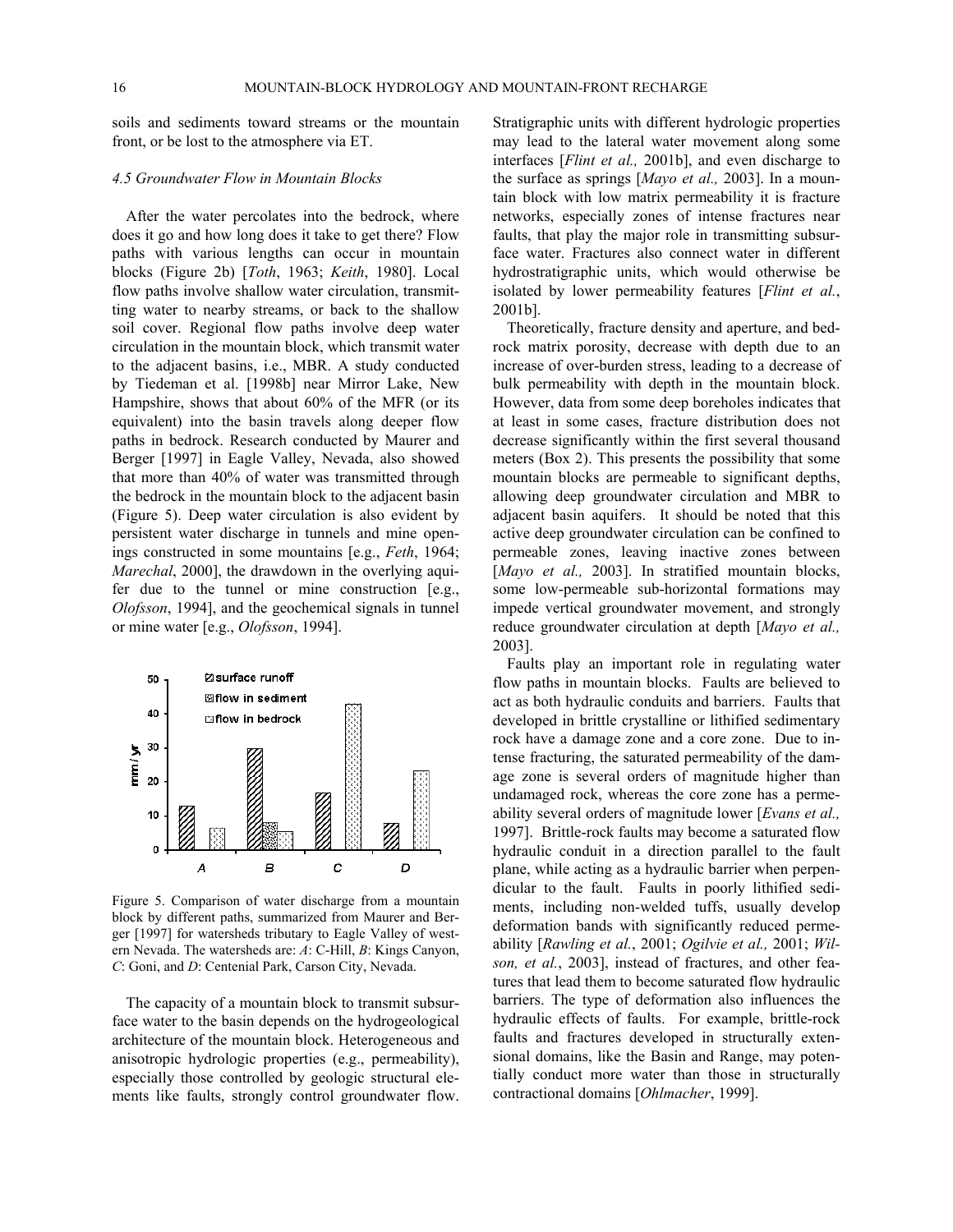

Plate 3. Subsurface saturated-unsaturated flow field within a mountain block bounded by a Basin-and-Range type highangle normal fault that juxtaposes basin-fill sediments  $(k =$  $4 \times 10^{-12}$ m<sup>2</sup>) and the mountain bedrock. (a) A fractured granite (bulk  $k = 1 \times 10^{-16}$ m<sup>2</sup>) mountain with a 20-meter unloading and weathering zone  $(k = 1 \times 10^{-15} \text{m}^2)$  at the top. (b) A mountain with highly permeable tuff (bulk  $k = 1.6 \times 10^{-15}$  m<sup>2</sup>). The magnitude of the vectors is shown next to the legend. These isothermal steady-state simulations have a prescribed uniform infiltration rate at the top boundary (note the different infiltration rates for the two cases), and a constant hydraulic head at the distal end of the basin. Fault internal architecture was not simulated.

Faults may also juxtapose two distinctive hydraulic units and change the groundwater flow field [*Titus*, 1963; *Huntoon*, 1983; *Haneberg*, 1995; *Mailloux* et al., 1999]. We present simulated subsurface saturatedunsaturated flow fields for two hypothetical mountain blocks in Plate 3. The mountain blocks are juxtaposed with basin-filled sediments by normal faulting. One mountain block is composed of a high (bulk) permeability volcanic tuff and the other of a crystalline granite. The fault zone at the mountain front becomes a focused MFR recharge path for the low-permeability granite mountain block. However, the mountain bounding fault does not have a significant effect on MFR for a mountain block composed of highpermeability tuff.

In the vadose zone, which comprises a significant portion of many mountain blocks, the presence of capillary forces can dramatically alter the role of faults. Subvertical fractured damage zones still provide enhanced fault-parallel permeability, but only if conditions are sufficiently wet [*NRC*, 2001]. Instead of barriers, deformation bands enhance fault-parallel permeability under sufficiently dry conditions [*Sigda and Wilson,* 2003]. Under wetter conditions tilted deformation band [*Sigda et al.,* 2003] and brittle-rock faults redistribute and focus unsaturated flows laterally.

#### **Box 2. Fracture characteristics with depth**

Fracture aperture, connectivity, and density are three factors that control the capacity of bedrock to conduct water. Because of unloading and weathering processes, bedrock near the surface tends to have higher fracture density and larger apertures. This unloading fracture zone in granite usually occurs in the top 20 meters and is characterized by fracture planes parallel to the ground surface [*Price and Cosgrove, 1990*]. Data from 40 bedrock wells at the fractured-rock research site in the Mirror Lake area, New Hampshire indicate that at shallow depths, there appear to be more fractures beneath the hillslope than beneath the valley [*Johnson, 1999; Harte, 1997*]. Fracture density at this site decreases with depth in the top 100 meters [*Johnson, 1999*]. However, this trend does not continue with greater depth. Similarly, no decrease in fracturing with depth was observed in the Cajon Pass scientific drill hole, California, at depths between 1800 and 3500 meters [*Barton and Zoback, 1992*]. Data of hydro-conductive fractures from 227 wells in crystalline rocks in Coastal Maine indicate that there is no evidence that fracture yield or fracture density decrease with depth in at least the upper 180 meters [*Loiselle and Evans, 1995*]. These studies suggest that for some situations fracture characteristics may not change significantly with depth in mountain blocks, except for the top weathering zone. In fact, fracture flow has been observed at a depth of 2000 meters [*Barton et al., 1995*]. Fracture networks in the mountain mass may therefore be able to carry water to an elevation below the valley floor and recharge valley aquifer by "hidden paths", as first suggested by Feth [*1964*].

### 5. CONCLUSIONS AND FUTURE WORK

MFR is an important and even predominant component of the basin groundwater balance in arid and semiarid areas. Improved understanding of mountainblock hydrology and estimation of MFR is critical for effective basin water management.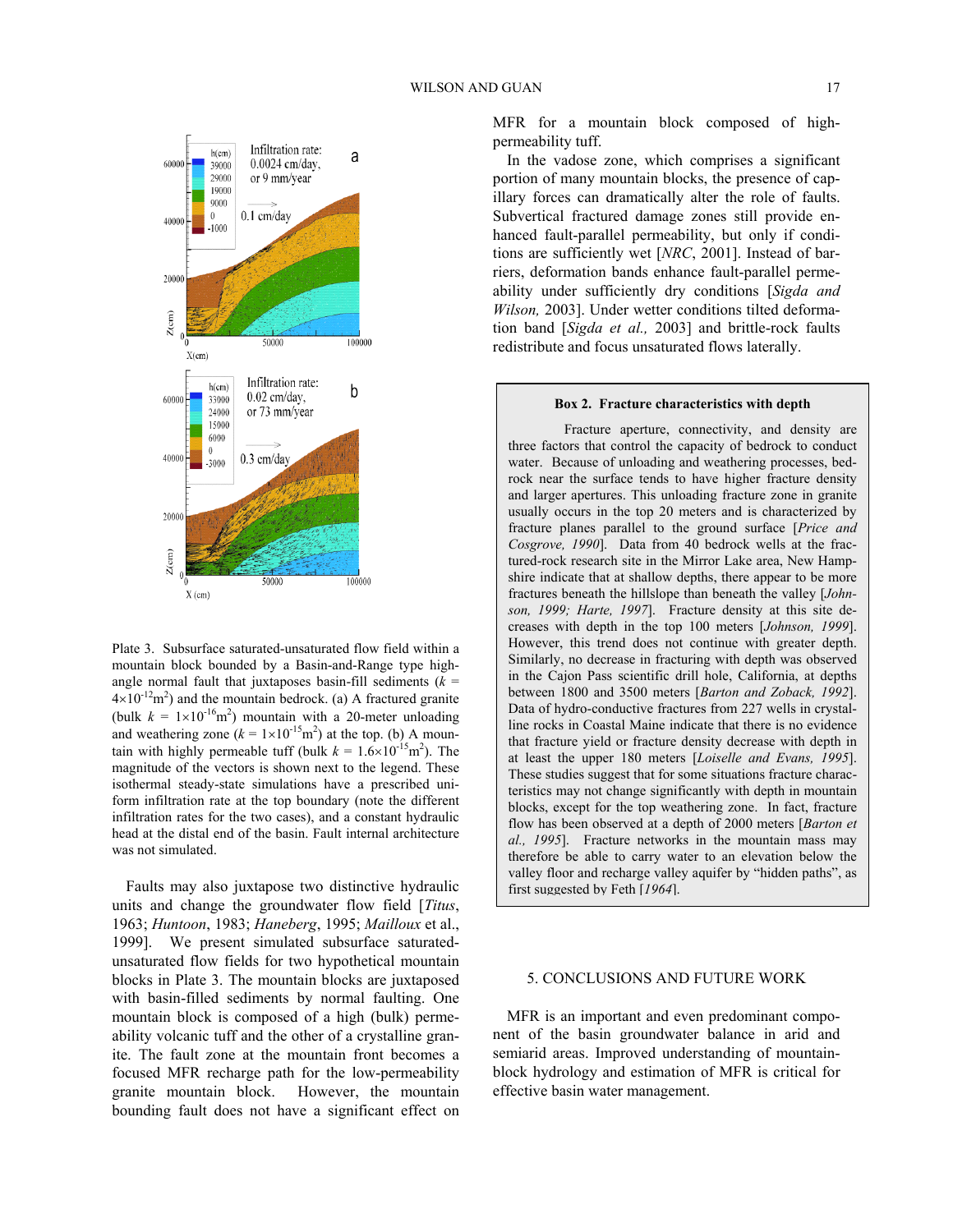MFR is traditionally estimated using basin-centered approaches, such as basin groundwater modeling or by a Darcy's law calculation at mountain fronts. These methods take advantage of data available in the basin, but do not consider the hydrology above the mountain front. Isotopic signatures, temperature, and age of groundwater in basins can improve these basincentered MFR estimates. Most mountain-centered MFR estimation approaches have been empirical; MFR is estimated by the equations derived from locally instrumented mountain watersheds and the results are difficult to transfer to other areas or to use predictively if climate, vegetation, or land-use changes.

The mountain-block hydrologic system is ripe for new studies that advance understanding, improve observational and synthesis capabilities, and make predictive modeling possible. These studies are currently challenged by the size, complexity, and even the accessibility of mountain systems, as well as the limited availability of historic and paleo hydrologic data. Most recent efforts have been limited to the mountain front or the thin mantle of soil and vegetation overlying the mountains. These studies are insufficient for integrated understanding of hydrologic processes throughout an entire mountain block.

To overcome limited understanding of MFR we propose an integrated mountain-centered approach, yielding high-resolution models and visualization of water movement in mountain blocks. This approach integrates hydrologic processes across time and space scales: water input from precipitation (accounting for snow and interception), surface processes (ET, infiltration, and runoff), interflow through the thin soil layer covering bedrock, deep percolation into fractured bedrock, and water discharged via near-surface and deep flow paths to streams and to the basin at the mountain front. New scientific methods, such as precipitation radar, remote sensing techniques for accessing ET, snow cover, and vegetation cover, and digital elevation models (DEM) and GIS techniques, are all necessary to improve both understanding and characterization. Geophysical techniques for characterizing geology of the mountain block and mountain front, geochemical and paleohydrology approaches (especially environmental tracers) for characterizing water flow paths and residence time distributions, field-sampling campaigns and long-term observations are also required to unravel the complexity of mountain-block hydrologic systems. By reducing the uncertainty of mountain hydrology, and closing the water balance at the hillslope, watershed and mountain block scales, we will move mountain hydrology closer to a predictive science, including predictions of MFR.

Several key questions should be among those pursued in order to develop a better understanding of MFR. These questions are aimed at improved understanding of processes, and the integration of observing strategies and technology with models.

*Form, intensity, duration, pattern and redistribution of mountain precipitation.* How can better estimates of the space-time distribution of mountain precipitation be obtained? How is hydrologically active water (at the land surface) affected by interception and the redistribution of snow by wind and avalanche? What effect does distribution have on mountain hydrologic processes? In particular, how does precipitation affect deep percolation into bedrock?

*Evapotranspiration.* What approaches can be most effectively used to improve estimates of the space-time distribution mountain ET? How is mountain ET affected by soil moisture and the nature of soil layering in the thin soil cover? What are appropriate root-wateruptake models and parameterizations for mountain vegetation, soils and rock, and what are appropriate root distributions?

*Partitioning to bedrock.* At the hillslope scale, how do slope and aspect, bedrock characteristics (matrix and fracture), vegetation cover, and soil cover (type and thickness) affect the partitioning of water between interflow in the thin overlying soil and deep percolation into mountain bedrock?

*Water flow through mountain blocks.* What is the pattern of shallow and deep flow paths and residence times within typical mountain blocks? How do the hydrogeologic characteristics of mountain blocks, and the stream network geometry, affect these patterns and rates? In particular how do they affect the rates and patterns of flow to streams and to adjacent basins? What is the relative streamflow contribution of surface runoff, the shallow soil cover interflow, and the discharges from shallow to deep subsurface mountainblock flow paths? How does the geologic "architecture" of the mountain block, especially the dominant fracture and fault zones (e.g., mountain bounding faults), influence the relative importance of different pathways to produce MFR, and how does it influence the amount of that recharge? How can we efficiently improve characterization of important hydrogeologic structures within mountain blocks?

*Mountain front recharge.* What controls the contribution of each component of MFR at the mountain front? In particular, for what conditions is the subsurface (*MBR*) component important? When is flow through streambed sediments (*FS2*) significant relative to surface runoff (*RO*)? Does all surface runoff arriving at the mountain front actually recharge the adjacent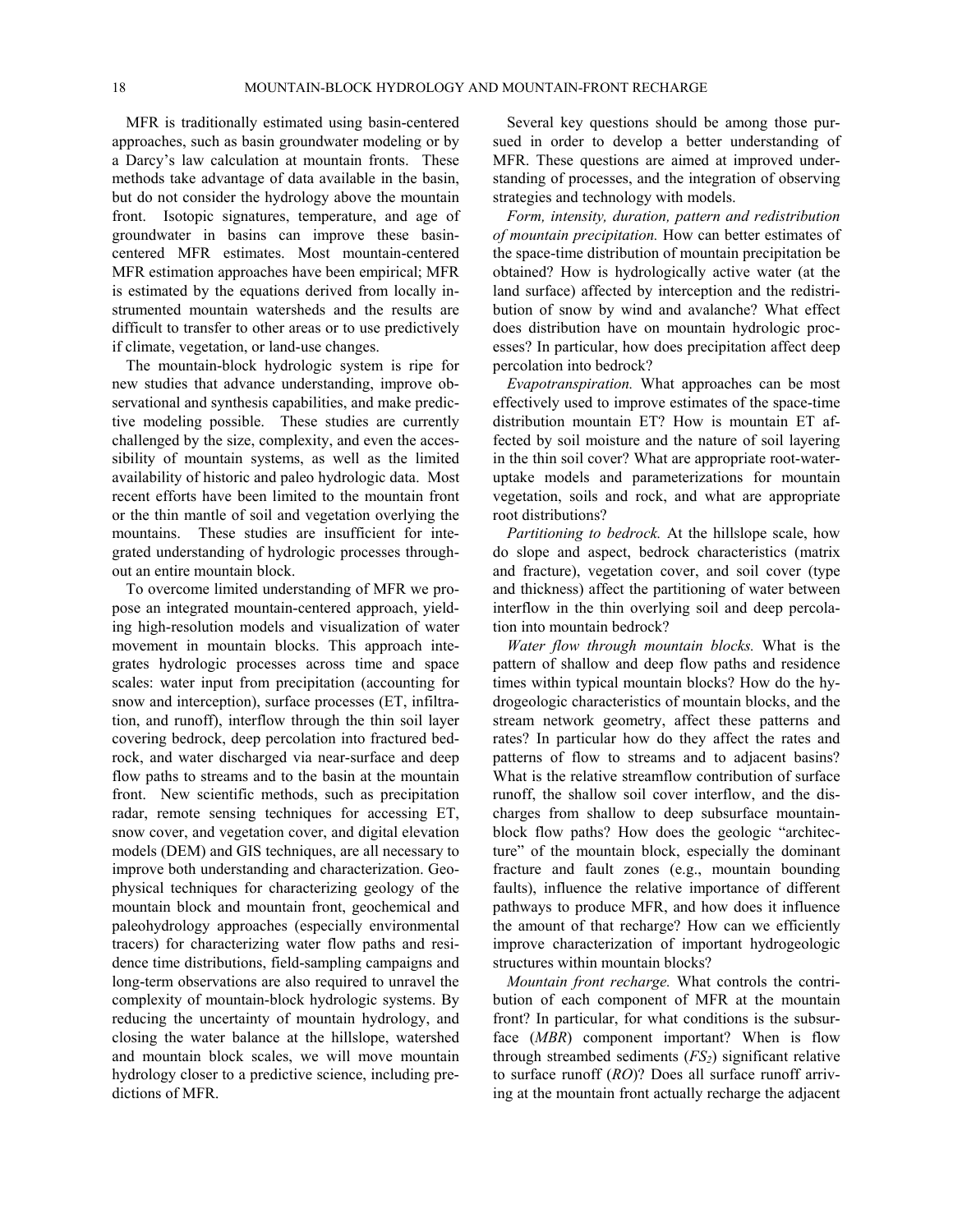basin groundwater? If not, what determines the portion of stream runoff at the mountain front that becomes MFR leaving the remainder to ET or downstream flow (*DRO*)? Which of the existing MFR estimation methods shows the most promise for continued use, when a whole mountain-block hydrology approach is unrealistic or inappropriate? Is there another, simple MFR estimation approach, perhaps relying on new technology, that can be used for these situations?

The integrated mountain-centered hydrologic approach provides estimates of all four components of MFR previously described in equation (1). With varied atmospheric boundary conditions due to climate change or variability, the response of mountain block hydrologic systems to past and potential future conditions can be simulated. Likewise, an improved understanding of how water partitions within the mountain block and mountain front will improve our ability to predict how land use (e.g., grazing, housing developments) and land cover changes (e.g., thickening forests due to fire suppression or fire itself) impact mountain block hydrology and MFR rates. These models can also help detect the impacts of long-term climate change and local disturbances, and help estimate potential hydrogeological hazards due to high-rate snowmelt or intensive summer storms. Although a better understanding of mountain block hydrology has these and other ancillary benefits, our prime motive here is that it will quantify the link between precipitation and recharge to basins bounding the mountain front.

*Acknowledgements*. Laurel B. Goodwin from New Mexico Institute of Mining and Technology provided assistance in building mountain block archetypes for the simulations in Plate 3. Mary Black and James Hogan provided editorial assistance. Valuable comments from two reviewers are greatly appreciated. This material is based upon work supported by SAHRA (Sustainability of semi-Arid Hydrology and Riparian Areas) under the STC Program of the National Science Foundation, Agreement No. EAR-9876800. PACES, a NASA university research center located at UTEP, provided the remote sensing images.

#### REFERENCES

- Abbott, M.D., A. Lini, and P.R. Bierman,  $\delta^{18}O$ ,  $\delta$  D and <sup>3</sup>H measurements constrain groundwater recharge patterns in an upland fractured bedrock aquifer, Vermont, USA, *J. of Hydrology*, 228, 101-112, 2000.
- Adar, E.M., A.S. Issar, and E. Rosenthal, The use of environmental tracers for quantitative assessment of MFRs into an arid basin, in Water Resources in Mountainous Regions, vol. 22, edited by A. Parriaux, *MEMOIRES of the 22nd Congress*

*of IAH*, Lausanne, Switzerland, 571-581, 1990.

- Allen, R.G., Using the FAO-56 dual crop coefficient method over an irrigated region as part of an evapotranspiration intercomparison study, *J. of Hydrology*, 229, 27-41, 2000.
- Anderholm, S.K., Mountain-front recharge along the eastern side of the Middle Rio Grande Basin, central New Mexico, *U.S. Geological Survey Water-Resources Investigation Report 00-4010*, 2000.
- Anderson, T.W., G.W. Freethey, and P. Tucci, Geohydrology and water resources of alluvial basins in south central Arizona and parts of adjacent states, *U.S. Geological Survey Professional Paper 1406-B*, 1992.
- Avon, L., and T.J. Durbin, Evaluation of the Maxey-Eakin method for estimating recharge to ground-water basins in Nevada, *Water Resources Bulletin*, 30, 99-111, 1994.
- Bagtzoglou A.C., T.L. Tolley, S.A. Stothoff, and D.R. Turner, Perched aquifers in arid environments and inferences for recharge rates, *IAHS-AISH Publication no.262*, 401-406, 2000.
- Balk, B., and K. Elder, Combining binary decision tree and geostatistical methods to estimate snow distribution in a mountain watershed, *Water Resources Research*, 36, 13-26, 2000.
- Barton, C.A., and M.D. Zoback, Self-similar distribution and properties of macroscopic fractures at depth in crystalline rock in the Cajon Pass Scientific Drill Hole, *J. of Geophysical Research*, 97(B4), 5181-5200, 1992.
- Barton, C.A., M.D. Zoback, and D. Moos, Fluid flow along potentially active faults in crystalline rock, *Geology*, 23, 683- 686, 1995.
- Bastiaanssen, W.G.M., M. Menenti, R.A. Feddes, and A.A.M. Holtslag, A remote sensing surface energy balance algorithm for land (SEBAL), *J. of Hydrology*, 212-213, 198-212, 1998.
- Belan, R.A., and W.G. Matlock, Groundwater recharge from a portion of the Santa Catalina Mountains, *Hydrology and Water Resources in Arizona and the Southwest*, 3, 33-40, 1973.
- Bell, F.G., *Environmental Geology: Principles and Practice*, Blackwell Science Ltd, London, 594p, 1998.
- Beyazgul, M., Y. Kayam, and F. Engelsman, F., Estimation methods for crop water requirements in the Gediz Basin of western Turkey, *J. of Hydrology*, 229, 19-26, 2000.
- Brandes D., C. J. Duffy, and J. Cusumano, Stability and damping in a dynamical model of hillslope hydrology, *Water Resources Research,* 34, 3303-3313, 1998.
- Brandes, D., and B.P. Wilcox, Evapotranspiration and soil moisture dynamics on a semiarid ponderosa pine hillslope, *J. of the American Water Resources Association*, 36, 965-974, 2000.
- Brock, B.W. and N.S. Arnold, A spreadsheet-based (Microsoft Excel) point surface energy balance model for glacier and snow melt studies, *Earth Surface Processes and Landforms* 25, 649-658, 2000.
- Caine, J.S., and S.R.A. Tomusiak, Brittle structures of the Turkey Creek Watershed, Colorado Rocky Mountain Front Range: aquifer system characterization and controls on groundwater hydrology, *Geological Society of America Bulletin*, in press, 2003.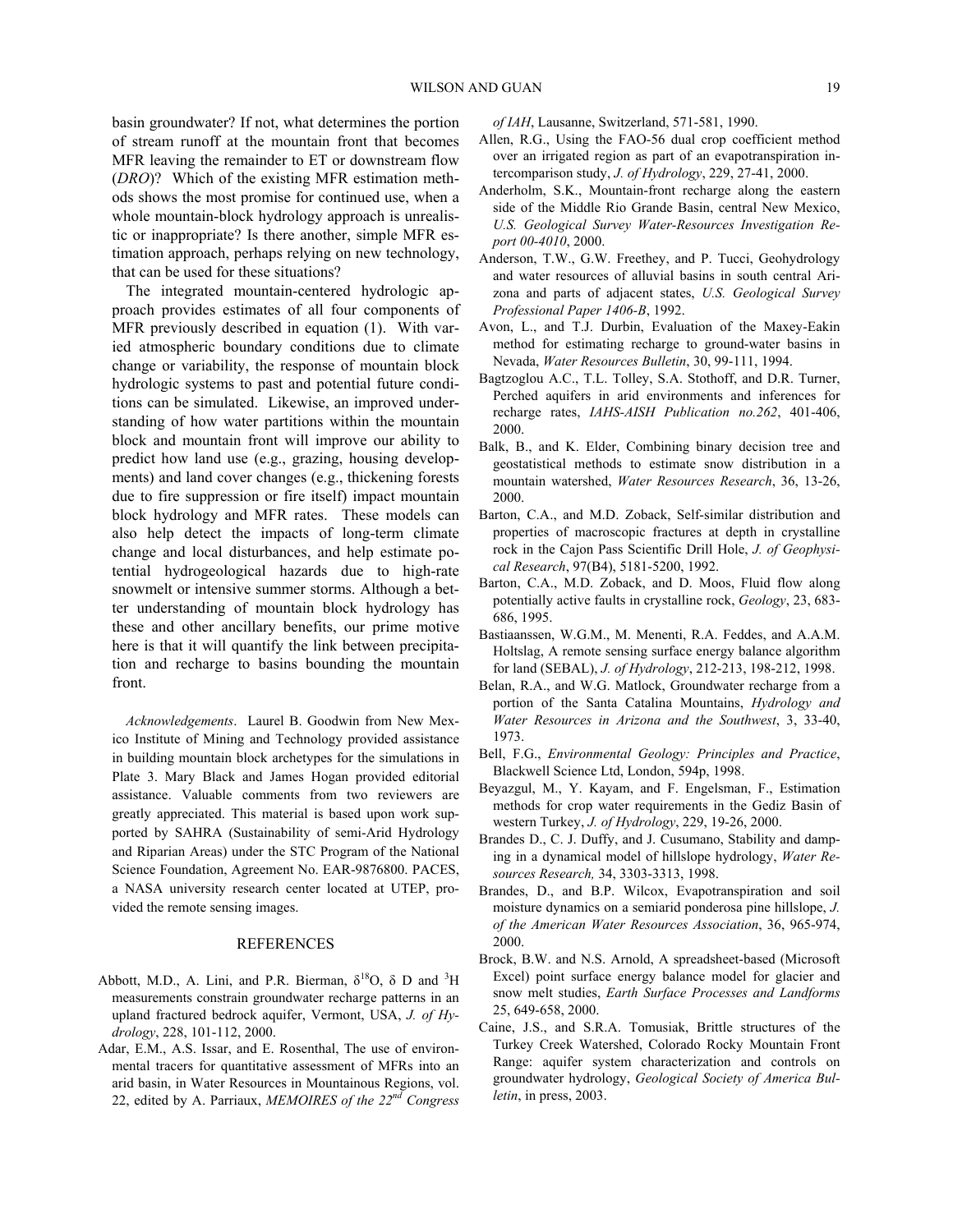- Caparrini, F., and F. Castelli, Remote sensing used to estimate land surface evaporation, *EOS Transactions*, 83(27), 290- 291, 2002.
- Chavez, A., S.N. Davis, and S. Sorooshian, Estimation of mountain-front recharge to regional aquifers 1: Development of an analytical hydroclimatic model, *Water Resources Research*, 30(7), 2157-2167, 1994a.
- Chavez, A., S. Sorooshian, and S.N. Davis, Estimation of mountain-front recharge to regional aquifers 2: A maximum likelihood approach incorporation prior information, *Water Resources Research*, 30(7), 2169-2181, 1994b.
- Chorley, R.J., The hillslope hydrological cycle, in *Hillslope Hydrology*, edited by M.J. Kirby, pp. 1-42, John Wiley & Sons, Ltd., New York, 1978.
- Claassen, H.C., and D.R. Halm, Estimation of evapotranspiration or effective moisture in Rocky Mountain watersheds from chloride ion concentrations in stream flow, *Water Resources Research*, 32(2), 363-372, 1996.
- Crockford, R.H., and D.P. Richardson, Partitioning of rainfall in an eucalypt forest and pine plantation in southeastern Australia: III. Determination of the canopy storage capacity of a dry sclerophyll eucalypt forest, *Hydrological Processes*, 4, 157-167, 1990.
- Cunningham, E.E.B., A. Long, C. Eastoe, and R.L. Bassett, Migration of recharge waters downgradient from the Santa Catalina Mountains into the Tucson basin aquifer, Arizona, USA, *Hydrogeology J*., 6, 94-103, 1998.
- Daly, C., R.P. Neilson, D.L. Phillips, A statistical-topographic model for mapping climatological precipitation over mountain terrain, *J. of Applied Meteorology*, 33, 140-158, 1994.
- Davis, S.N., D.O. Whittemore and J. Fabryka-Martin, Uses of chloride/bromide ratios in studies of potable waters, *Ground Water*, 36, 338-350, 1998.
- Doughty, C., Investigation of conceptual and numerical approaches for evaluating moisture, gas, chemical, and heat transport in fractured unsaturated rock, *J. of Contaminant Hydrology*, 38,(1-3), 69-106, 1999.
- Dettinger, M.D., Reconnaissance estimates of natural recharge to desert basins in Nevada, U.S.A., by using chloride balance calculations, *J. of Hydrology*, 106, 55-78, 1989.
- Dingman, S.L., Snow and snowmelt, in *Physical Hydrology*, edited by S.L. Dingman, pp. 159-209, Prentice Hall, Englewood Cliffs, N.J., 1994.
- Droogers, P., Estimating actual evapotranspiration using a detailed agro-hydrological model, *J. of Hydrology*, 229, 50- 58, 2000.
- Eagleson, P.S., Climate, soil and vegetation, 6, Dynamics of the annual water balance, *Water Resources Research*, 4(5), 749- 764, 1978.
- Eastoe, C.J., A. Gu and A. Long, The origins, ages and flow paths of groundwater in Tucson Basin: results of a study of multiple isotope systems, this volume.
- Evans, J.P., C.B. Forster, and J.V. Goddard, Permeability of fault-related rocks, and implications for hydraulic structure of fault zones, *J. of Structural Geology*, 19, 1393-1404, 1997.

Feth, J. H., Hidden recharge, *Ground Water*, 2(4), 14-17, 1964.

Feth, J.H., D.A. Barker, L.G. Moore, R.J. Brown, and C.E. Veirs, Lake Bonneville: geology and hydrology of the Weber Delta District, including Ogden, Utah, *U. S. Geological Survey Professional Paper 518*, 1966.

- Flint, A.L., L.E. Flint, E.M. Kwicklis, G.S. Bodvarsson, and J.M. Fabryka-Martin, Hydrology of Yucca Mountain, Nevada, *Reviews of Geophysics*, 39, 447-470, 2001a.
- Flint, A.L., L.E. Flint, G.SW. Bodvarsson, E.M. Kwicklis, and J. Fabryka-Martin, Evolution of the conceptual model of unsaturated zone hydrology at Yucca Mountain, Nevada, *J. of Hydrology*, 247, 1-30, 2001b.
- Flint, A.L., L.E. Flint, J. Blainey, and J.A. Hevesi, Determining regional ground-water recharge in the Great Basin, *Geological Society of America, Rocky Mountain Section, 54th annual Meeting, Abstracts with Programs*, 34(4), 56, 2002a.
- Flint, A.L., L.E. Flint, E. M. Kwicklis, J.T. Fabryka-Martin, and G. S. Bodvarsson, Estimating recharge at Yucca Mountain, Nevada, USA: comparison of methods, *Hydrogeology J.*, 10, 180-204, 2002b.
- Foster, S.S.D., and A. Smith-Carrington, The interpretation of tritium in the Chalk unsaturated zone, *J. of Hydrology*, 46, 343-364, 1980.
- Gay, L.W., Bowen ratio measurements at sites C and L, in *Evapotranspiration measurements of native vegetation, Owens Valley, California, June 1986*, edited by D.H. Wilson, R.J. Reginato, and K.J., Hollet, U.S. Geological Survey Water-Resources Investigation Report 91-4159, 1991.
- Gee, G.W., M.D. Campbell, and S.O. Link, Arid site water balance using monolith weighing lysimeters: Richland, Wash., Battelle, Pacific Northwest Laboratory, *Report PNL-SA-18507*, 1991.
- Gimmi, T., M. Schneebeli, H. Fluhler, H. Wydler, and T. Baer, Field-scale water transport in unsaturated crystalline rock, *Water Resources Research*, 33, 589-598, 1997.
- Goodrich, D.C., J. Faures, D.A. Woolhiser, L.J. Lane, S. Sorooshian, Measurement and analysis of small-scale convective storm rainfall variability, *J. of Hydrology*, 173, 283- 308, 1995.
- Goovaerts, P., Geostatistical approaches for incorporating elevation into the spatial interpolation of rainfall, *J. of Hydrology*, 228, 113-129, 2000.
- Granger, R.J., Satellite-derived estimates of evapotranspiration in the Gediz basin, *J. of Hydrology*, 229, 70-76, 2000.
- Guerin, M., Tritium and  ${}^{36}$ Cl as constraints on fast fracture flow and percolation flux in the unsaturated zone at Yucca Mountain, *J. of Contaminant Hydrology*, 51, 257-288, 2001.
- Haneberg, W.C., Steady state groundwater flow across idealized faults, *Water Resources Research*, 31, 1815-1820, 1995.
- Harte, P.T., Preliminary assessment of the lithologic and hydraulic properties of the glacial drift and shallow bedrock in the Mirror Lake area Grafton County, New Hampshire, *U.S. Geological Survey Open-File Report 96-654A*, 1997.
- Hearne, G.A., and J.D. Dewey, Hydrological analysis of the Rio Grande Basin north of Embudo, New Mexico, Colorado and New Mexico, *U.S. Geological Survey Water-Resources Investigations Report 86-4113*, 1988.
- Hely, A.G., R.W. Mower, and C.A. Harr, Water resources of Salt Lake County, Utah, Utah Dept. of Natural Resour., *Technical Publication No.31*, 1971.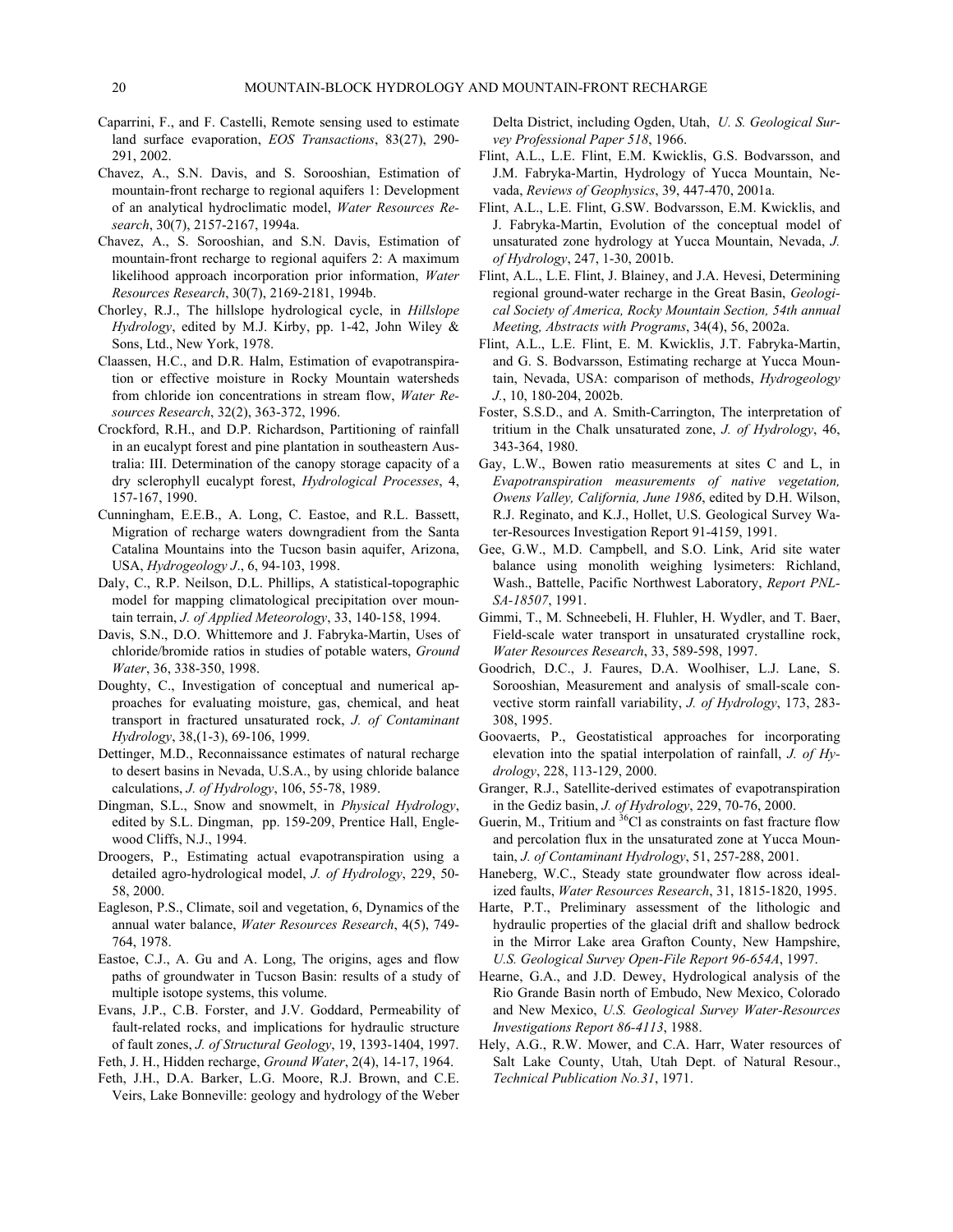- Hevesi, J.A., J.D. Istok, and A.L. Flint, Precipitation estimation in mountain terrain using multivariate geostatistics, Part I: structure analysis, *J. of Applied Meteorology*, 31 (7), 661- 676, 1992.
- Hevesi, J.A., A.L. Flint, and J.D. Istok, Flint, Precipitation estimation in mountain terrain using multivariate geostatistics, Part II: isohyetal maps, *J. of Applied Meteorology*, 31(7), 677-688, 1992.
- Hibbs, B.J., and B.K. Darling, Environmental isotopes and numerical models for understanding aquifer dynamics in southwestern basins, In *Advances in the Development and Use of Models in Water Resources*, edited by T. G. Cleveland, 195-201, Houston, Texas, 1995.
- Ho, C.K., S.J. Altman, and B.W. Arnold, Alternative conceptual models and codes for unsaturated flow in fractured tuff: preliminary assessments for GWTT-95, *Sandia Report Sand 95-1546*, 1995.
- Huntley, D., Groundwater recharge to the aquifers of northern San Luis Valley, Colorado. *Geological Society of America Bulletin*, Part II, 90(8), 1196-1281, 1979.
- Huntoon, P.W., Fault severing of aquifers and other geologically controlled permeability contrasts in the basin-mountain interface, and the implications for ground water recharge to and development from the major artesian basins of Wyoming, Wyoming Water Research Center, *Research Project Technical Completion Report (A-034-WYO)*, 1983.
- Izbicki, J.A., J. Radyk, and R.L. Michel, Water movement through a thick unsaturated zone underlying an intermittent stream in the western Mojave Desert, southern California, USA, *J. of Hydrology*, 238, 194-217, 2000.
- Izbicki, J. A., Geologic and hydrologic controls on the movement of water through a thick, heterogeneous unsaturated zone underlying an intermittent stream in the western Mojave Desert, southern California, *Water Resources Research*, 38, 21-214, 2002.
- Johnson, C.D., Effects of lithology and fracture characteristics on hydraulic properties in crystalline rock: Mirror Lake Research Site, Grafton County, New Hampshire, in U.S. Geological Survey Toxic Substances Hydrology Program, Proceedings of the Technical Meeting, *U.S. Geological Survey Water-Resources Investigations 99-4018c*, Vol 3 of 3, pp, 795-802. 1999.
- Kafri, U., and J. Ben-Asher, Evaluation of recharge through soils in a mountain region: a case study on the Empire and the Sonoita basins*, Hydrology and Water Resources in Arizona and the Southwest*, 6, 203-213, 1976.
- Keating, E.H., V.V. Vesselinov, E. Kwicklis, and Z.Lu, Coupling basin-and site-scale inverse models of the Espanola aquifer, *Ground Water*, 41(2), 200-211, 2003.
- Keith, S.J., Mountain front recharge, in *Regional Recharge Research for Southwest Alluvial Basins*, edited by L.G. Wilson et al., pp. 4-1 to 4-44, Chapter 4, Tucson, University of Arizona, 1980.
- Kite, G.W., Using a basin-scale hydrological model to estimate crop transpiration and soil evaporation, *J. of Hydrology*, 229, 59-69, 2000.
- Koltermann, C.E., and S.M. Gorelick, Heterogeneity in sedimentary deposits: A review of structure-imitating, process-

imitating, and descriptive approaches, *Water Resources Research*, 32, 2617-2658, 1996.

- Kyriakidis P.C., J. Kim, and N.L. Miller, Geostatistical mapping of precipitation from rain gauge data using atmospheric and terrain characteristics, *J. of Applied Meteorology*, 40, 1855-1877, 2001.
- Lapin, M., Measurement and processing of atmospheric precipitation in mountainous areas of Slovakia, in *Hydrology of Mountainous Areas*, edited by L. Molnar, pp. 47-56, International Association of Hydrological Sciences, Publication no. 190, 1990.
- Lines, G.C., Ground-water and surface-water relations along the Mojave River, Southern California, *U.S. Geol. Surv. Water Resource Investigation Report 95-4189*, 1996.
- Llorens, P., and F. Gallart, A simplified method for forest water storage capacity measurement, *J. of Hydrology*, 240, 131- 144, 2000.
- Loiselle, M., and D. Evans, Fracture density distributions and well yields in Coastal Maine, *Ground Water*, 33, 190-196, 1995.
- Luckman, B., and T. Kavanagh, Impact of climate fluctuations on mountain environments in the Canadian Rockies, *AMBIO*, 29, 371-380, 2002.
- Mailloux, B.J., M. Person, S. Kelley, N. Dunbar, S. Cather, L. Strayer, and P. Hudleston, P., Tectonic controls on the hydrogeology of the Rio Grande Rift, New Mexico, *Water Resources Research*, 35, 2641-2659, 1999.
- Manning, A.H., Using noble gas tracer to investigate mountainblock recharge to an intermountain basin, Dissertation, University of Utah, 2002.
- Manning, A.H., and D.K. Solomon, , Constraining mountainblock recharge to the eastern Salt Lake Valley, Utah with dissolved noble gas and tritium data, this volume.
- Marechal, J.C., The Mont-Blanc massif: identification of a water-bearing important structure, *Houille Blanche-Revue Internationale De Leau*, (2000), no.6, 78-86, 2000.
- Marks, D., A. Winstral, and M. Seyfried, Simulation of terrain and forest shelter effects on patterns of snow deposition, snowmelt and runoff over a semi-arid mountain catchment, *Hydrological Processes*, 16, 3605-3626, 2002.
- Maurer, D.K., and D. L. Berger, Subsurface flow and water yield from watersheds tributary to Eagle Valley hydrographic area, west-central Nevada, *U.S. Geological Survey Water-Resources Investigation Report 97-4191*, 1997.
- Maurer, D.K., D.E. Prudic, D.L. Berger, and C.E. Thodal, Sources of water flowing into basin-fill aquifers underlying Carson City, Nevada, *Geological Society of America*, *1999 Annual Meeting, Abstracts with Programs*, 31(7), 87, 1999.
- Maxey, G.B., and T.E. Eakin, Ground water in White River Valley, White Pine, Nye, and Lincoln Counties, Nevada, *Nevada Department of Conservation and Natural Resources Water Resources Bulletin, no. 8*, 1949.
- Mayo, A.L., T.H. Morris, S. Peltier, E.C. Petersen, K. Payne, L.S. Holman, D. Tingey, T. Fogel, B.J. Black, and T.D. Gibbs, Active and inactive groundwater flow systems: Evidence from a stratified, mountainous terrain, *Geological Society of America Bulletin*, 115, 1456-1472, 2003.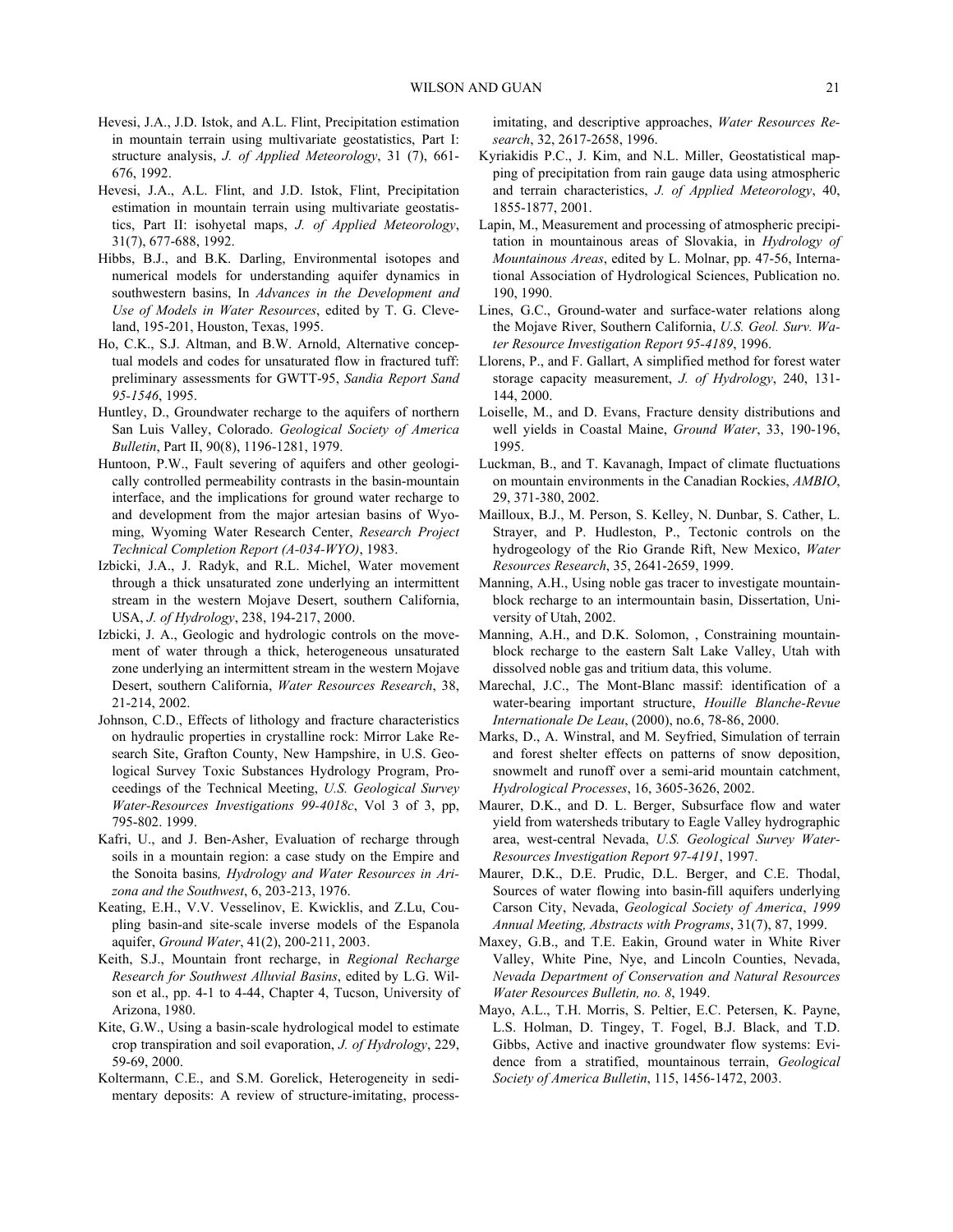- McGlynn, B.L., J.J. McDonnel, and D.D. Brammer, A review of the evolving perceptual model of hillslope flowpaths at the Maimai catchments, New Zealand, *J. of Hydrology*, 257, 1- 26, 2002.
- Meijninger, W.M.L., and H.A.R. de Bruin, The sensible heat fluxes over irrigated areas in western Turkey determined with a large aperture scintillometer, *J. of Hydrology*, 229, 42-49, 2000.
- Meinzer, O.E., Outline of ground-water hydrology with definitions, *US Geological Survey Water Supply Paper 494*, 1923.
- National Research Council, *Conceptual Models of Flow and Transport in the Fractured Vadose Zone*, National Research Council, Washington, DC, 382 p., 2001.
- National Research Council, *Groundwater Fluxes Across Interfaces*, National Research Council, Washington, DC, 84 p., 2004.
- Navar, J., and R. Bryan, Interception loss and rainfall redistribution by three semi-arid growing shrubs in northeastern Mexico, *J. of Hydrology*, 115, 51-63, 1990.
- Nespor V., and B. Sevruk, Estimation of wind-induced error of rainfall gauge measurements using a numerical simulation, *J. Atmospheric and Oceanic Technology*, 16(4), 450-464, 1999.
- Newman, B.D., A.R. Campbell, and B.P. Wilcox, Tracer-based studies of soil water movement in semi-arid forest of New Mexico*, J. of Hydrology*, 196, 251-270, 1997.
- Newman, B.D., and C.J. Duffy, Evaluating the hydrogeochemical response of springs using singular spectrum analysis and phase-plane plots, in *New Approaches Characterizing Groundwater Flow*, edited by K.P.Seiler and S. Wohnlich, v.2, pp. 763-767, A.A. Balkema Publishers, Rotterdam, 2001.
- Nishida, K., R.R. Nemani, S.W. Running, and J.M. Glassy, Remote sensing of land surface evaporation (I) theoretical basis for an operational algorithm, *J. of Geophysical Research D (Atmosphere)*, 108(9), ACL5-1 to -14, 2003.
- Niswonger, R.G., and J. Constantz, Using heat as a tracer to estimate mountain-front recharge at Bear Canyon, Sandia Mountains, New Mexico, *U.S. Geological Survey Middle Rio Grande Basin Study—Proceedings of the Third Annual Workshop, Albuquerque, New Mexico*, I 19.76:99-203, 71-72, 2000.
- Ogilvie, S.R., J.M. Orribo, and P.W.J. Glover, The influence of deformation bands upon fluid flow using profile permeametry and positron emission tomography, *Geophysical Research Letters*, 28, 61-64, 2001.
- Ohlmacher, G.C., Structural domains and their potential impact on recharge to intermontane-basin aquifers, *Environmental & Engineering Geoscience*, 5(1), 61-71, 1999.
- Olofsson, B., Flow of groundwater from soil to crystalline rock, *Applied Hydrogeology*, 2(3), 71-83, 1994.
- Peter, D.L., J.M. Buttle, C.H. Taylor, and B.D. LaZerte, Runoff production in a forested, shallow soil, Canadian Shield basin, *Water Resources Research*, 31, 1291-1304, 1995.
- Phillips, F.M., Environmental tracers for water movement in desert soils of the American Southwest, *Soil Science Society of America J*., 58, 15-24, 1994.
- Plummer L.N., W.E. Sanford, L.M. Bexfield, S.K. Anderholm and E Busenberg, Using geochemical data and aquifer simu-

lation to characterize recharge and groundwater flow in the Middle Rio Grande Basin, New Mexico, this volume.

- Price, N.J., and J.W. Cosgrove, Diapirs, related structures and circular features, in *Analysis of Geological Structures*, pp. 89-122, Cambridge University Press, 1990.
- Puigdefabregas, J., G. del Barrio, M.M. Bore, L. Gutierrez, and A. Sole, Differential responses of hillslope and channel elements to rainfall events in a semi-arid area, *Geomorphology*, 23, 337-351, 1998.
- Rawling, G.C., L.B. Goodwin, and J.L. Wilson, Internal architecture, permeability structure, and hydrologic significance of contrasting fault-zone types, *Geology*, 29, 43-46, 2001.
- Reiter, M., Hydrogeothermal studies in the Albuquerque Basin—preliminary results, *U.S. Geological Survey Open-file Report 00-488*, 44, 2000.
- Russell, L. R., and S. Snelson, Structural style and tectonic evolution of the Albuquerque Basin segment of the Rio Grande rift, in *The Potential of Deep Seismic Profiling for Hydrocarbon Exploration*, edited by B. Pinet and C. Bois,: Institut Francais Petrole Research Conference Proceedings, Editions Technip, Paris, 1990.
- Ruxton, B.P., and L. Berry, Weathering profiles and geomorphic position on granite in two tropical regions, *Rev. Geomorphic Dynamics*, 12, 16-31, 1961.
- Sanford, W.E., L.N. Plummer, D.P. McAda, L.M. Bexfield, and S.K. Anderholm, Estimation of hydrologic parameters for the ground-water model of the Middle Rio Grande Basin using carbon-14 and water-level data. *U.S. Geological Survey Open-file Report 00-488*, 4-6, 2000.
- Sanford, W.E. Recharge and groundwater model: an overview. *Hydrogeology J*., 10, 110-120, 2002.
- Scanlon, B.R., Evaluation of liquid and vapor water flow in desert soils based on chlorine 36 and tritium tracers and nonisothermal flow simulations, *Water Resources Research*, 28, 285-297, 1992.
- Scanlon, B.R., S.W. Tyler, and P.J. Wierenga, Hydrologic issues in arid, unsaturated systems and implications for contaminant transport, *Reviews of Geophysics*, 35, 461- 490, 1997.
- Scalon, B.R., R.W. Healy and P.G. Cook, Choosing appropriate techniques for quantifying groundwater recharge, *Hydrogeology J*., 10, 18-39, 2002.
- Schellekens, J., F.N. Scatena, L.A. Bruijnzeel, and A.J. Wickel, Modelling rainfall interception by a lowland tropical rain forest in northeastern Puerto Rico, *J. of Hydrology*, 225, 168- 184, 1999.
- Shun, T., and C.J. Duffy, Low-frequency oscillations in precipitation, temperature, and runoff on a west facing mountain front: A hydrogeologic interpretation, *Water Resources Research*, 35, 191-201, 1999.
- Sigda, J.M., and J.L. Wilson, Are faults preferential flow paths through semiarid and arid vadose zone?, *Water Resources Research*, 39, 1225-1240, 2003.
- Sigda, J.M., J. L. Wilson, L.B. Goodwin, and J.L. Conca, J, Conduits to catchments: deformation band faults in arid and semi-arid vadose zone sands, *EOS Transactions,* Absract T12G-11, 83(47), 2002.